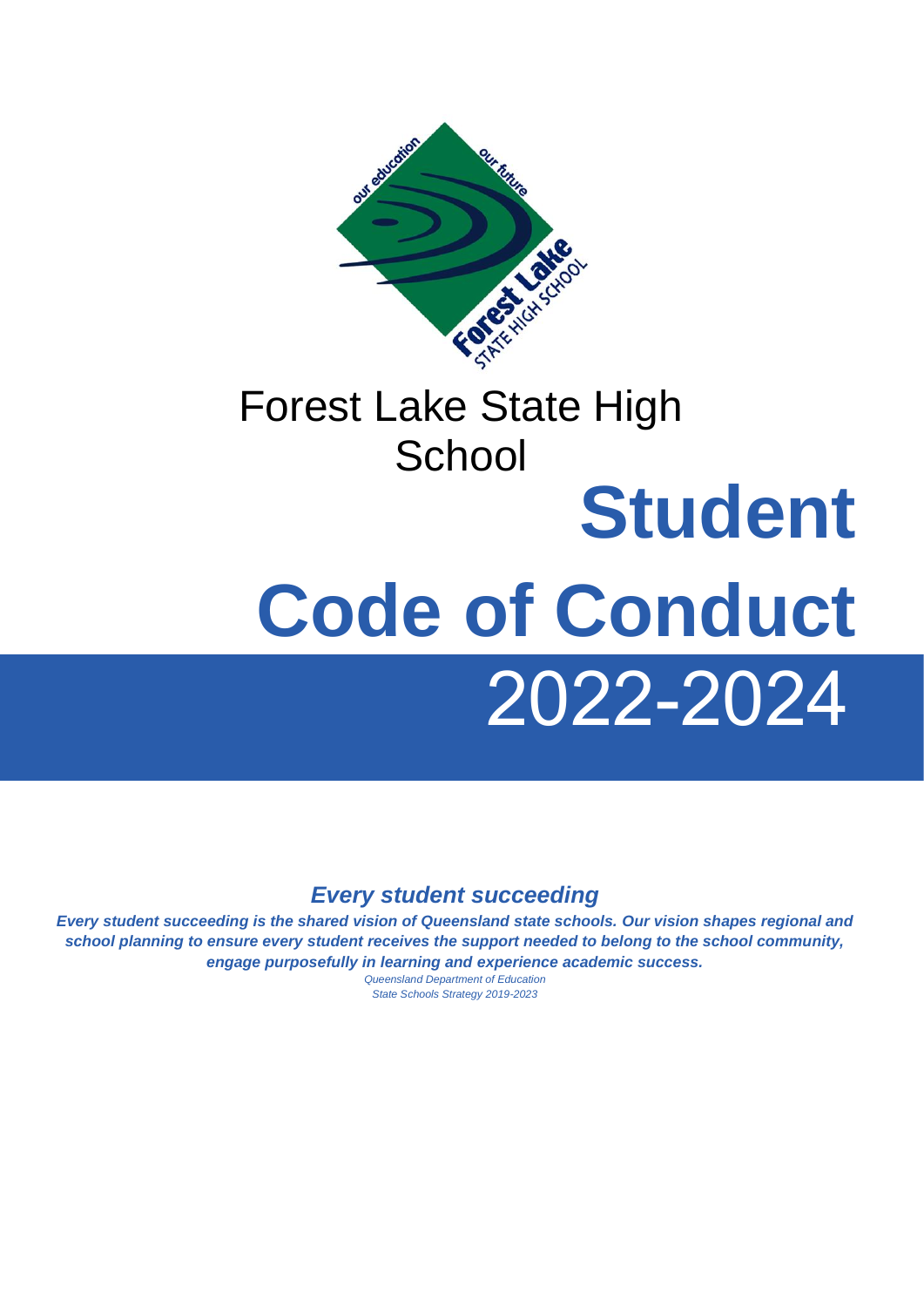## Contact Information

| Postal address:         | PO Box 4063 Forest Lake Queensland 4078 |
|-------------------------|-----------------------------------------|
| Phone:                  | 07 3714 2333                            |
| Email:                  | office@forestlakeshs.eq.edu.au          |
| School website address: | www.forestlakeshs.eq.edu.au             |
| <b>Contact Person:</b>  | Denise Kostowski (Principal)            |

## Endorsement

| <b>Principal Name</b>            | Denise Kostowski |
|----------------------------------|------------------|
| <b>Principal Signature</b>       | Slookupki        |
| Date                             | 21 February 2022 |
|                                  |                  |
| <b>School Council Chair Name</b> | Sarah Cox        |
| School Council Chair Signature   |                  |
| Date                             | 21 February 2022 |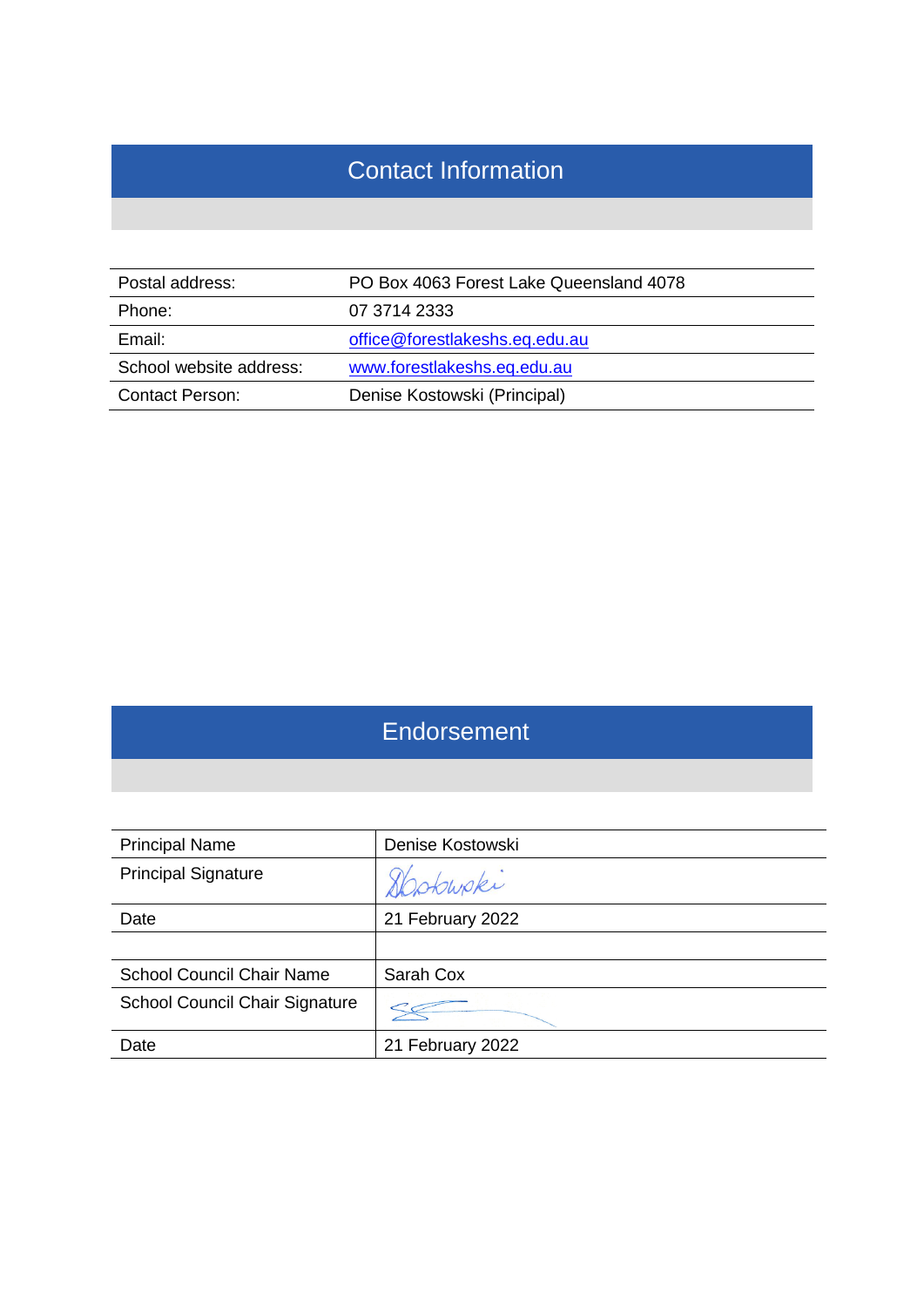## Contents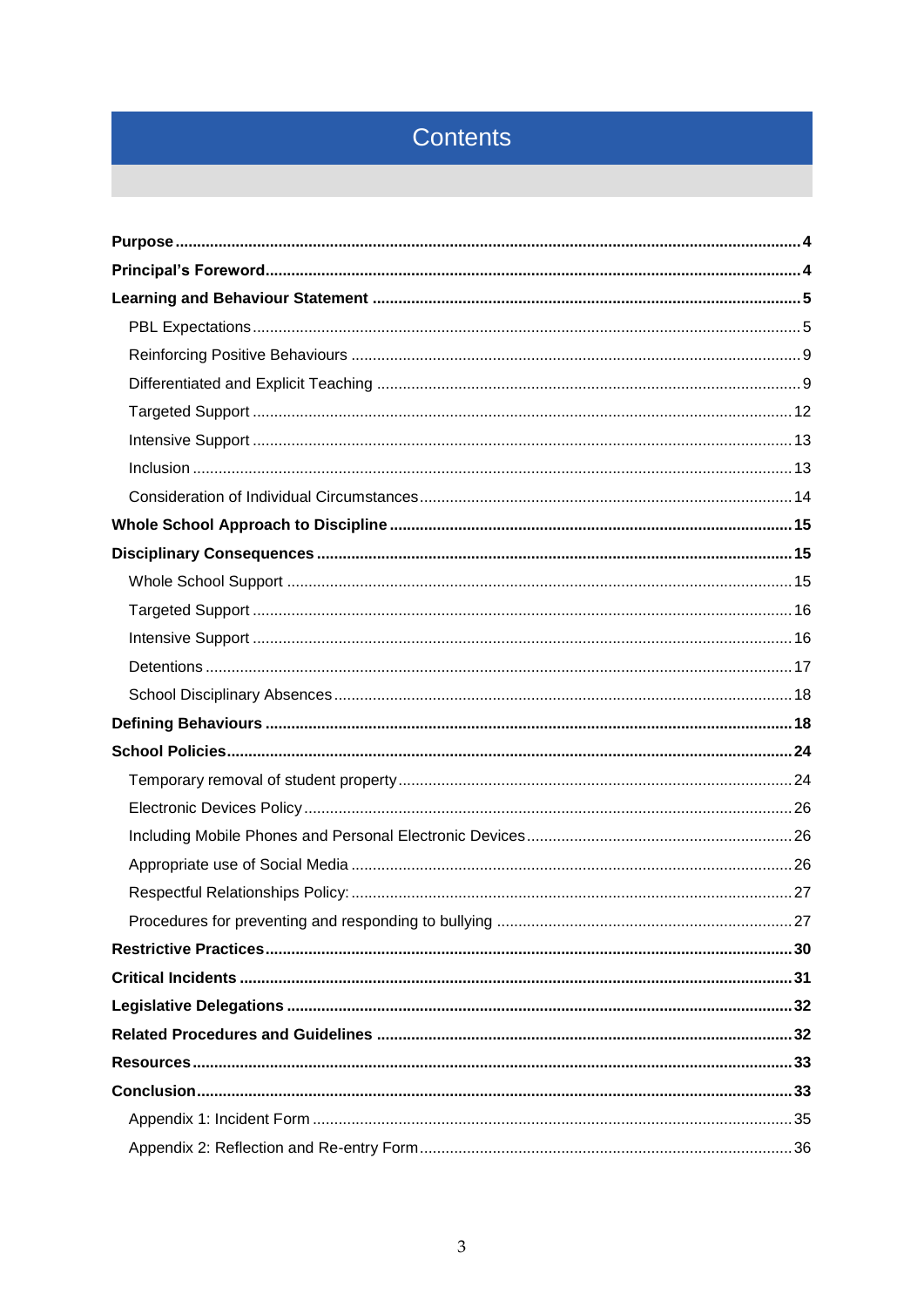## <span id="page-3-0"></span>Purpose

Forest Lake State High School is committed to providing a safe, respectful and disciplined learning environment for all students, staff, parents and visitors.

The Forest Lake State High School Student Code of Conduct sets out the responsibilities and processes we use in our school to promote a productive, effective whole school approach to discipline.

<span id="page-3-1"></span>Its purpose is to facilitate high standards of behaviour from all in the school community, ensuring learning and teaching in our school is prioritised, where all students are able to experience success and staff enjoy a safe workplace.

## Principal's Foreword

Forest Lake State High School has a long and proud tradition of providing a first class education for every student in our community. Our purpose is to empower students to become successful global citizens. As such, we believe strong, positive relationships between all members of our school are the foundation to supporting the success of all students.

Forest Lake State High School has five core expectations known as PRIDE: being Prepared, Respectful, Inclusive, Dedicated and Engaged.

These expectations have been used in the development of this Student Code of Conduct, with the aim of helping shape and build the skills of all our students to be confident, selfdisciplined and kind young people. Our school staff believe that communication and positive connections with other people are the most valuable skills our communities need now and in the future.

Forest Lake State High School staff take an educative approach to discipline, that behaviour can be taught and that mistakes are opportunities for everyone to learn. Our Student Code of Conduct details the steps school staff take to educate students about these policies and how students are explicitly taught the expected behaviours. It also provides an overview of the school's local policies on use of mobile phones and other technology, removal of student property and the approach to preventing and addressing incidents of bullying. Finally, it details the consequences that may apply when students breach the expected standards of behaviour, including the use of suspension or exclusion.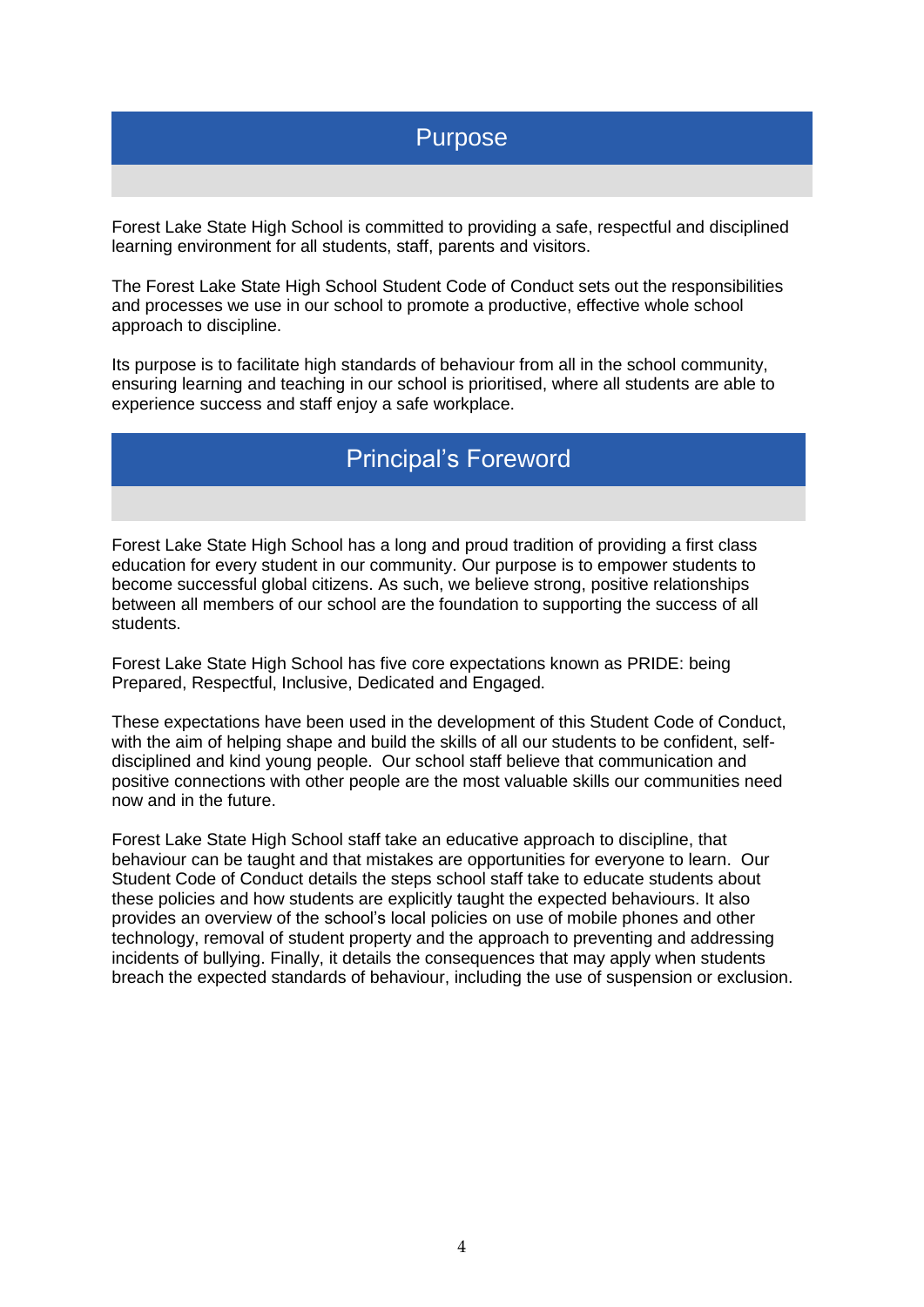## Learning and Behaviour Statement

<span id="page-4-0"></span>Forest Lake State High School uses the Positive Behaviour for Learning (PBL) framework as the multi-tiered system of support for discipline in the school. This is a whole-school approach, used in all classrooms and programs offered through the school, including sporting, artistic and cultural activities as well as excursions.

PBL is an evidence-based framework used to:

- analyse and improve student behaviour and learning outcomes
- ensure that only evidence-based practices are used correctly by teachers to support students
- continually support staff members to maintain consistent school and classroom improvement practices.

At Forest Lake State High School we believe delivering consequences is about more than punishment. It is a word that reflects our belief that student behaviour is a part of the overall teaching and learning approach in our school. Our staff take responsibility for making their expectations clear, for providing supportive instruction about how to meet these expectations and strive to use behavioural incidents as opportunities to re-teach.

The development of the Forest Lake State High School Student Code of Conduct is an opportunity to explain the PBL framework with parents and students, and gain their support to implement a consistent approach to teaching behaviour. The language and expectations of PBL can be used in any environment, including the home setting for students. Doing everything we can do to set students up for success is a shared goal of every parent and school staff member.

#### **PBL Expectations**

<span id="page-4-1"></span>Our staff are committed to delivering a high-quality education for every student, and believe all adults in the school, whether visiting or working, should meet the same five Positive Behaviour for Learning (PBL) expectations in place for students, being Prepared, Respectful, Inclusive, Dedicated and Engaged (PRIDE).

#### **Students**

Following are examples of what these PBL expectations look like for students across the school. In addition, each classroom will have their own set of examples to help students and visitors understand the expectations and meet the standards we hold for everyone at Forest Lake State High School.

#### **Staff**

The table below explains the PBL and professional standards we commit to as staff.

#### **Parents**

The table below explains the PBL expectations for parents – as endorsed by the Parents and Citizens' Committee - for when interacting with our school.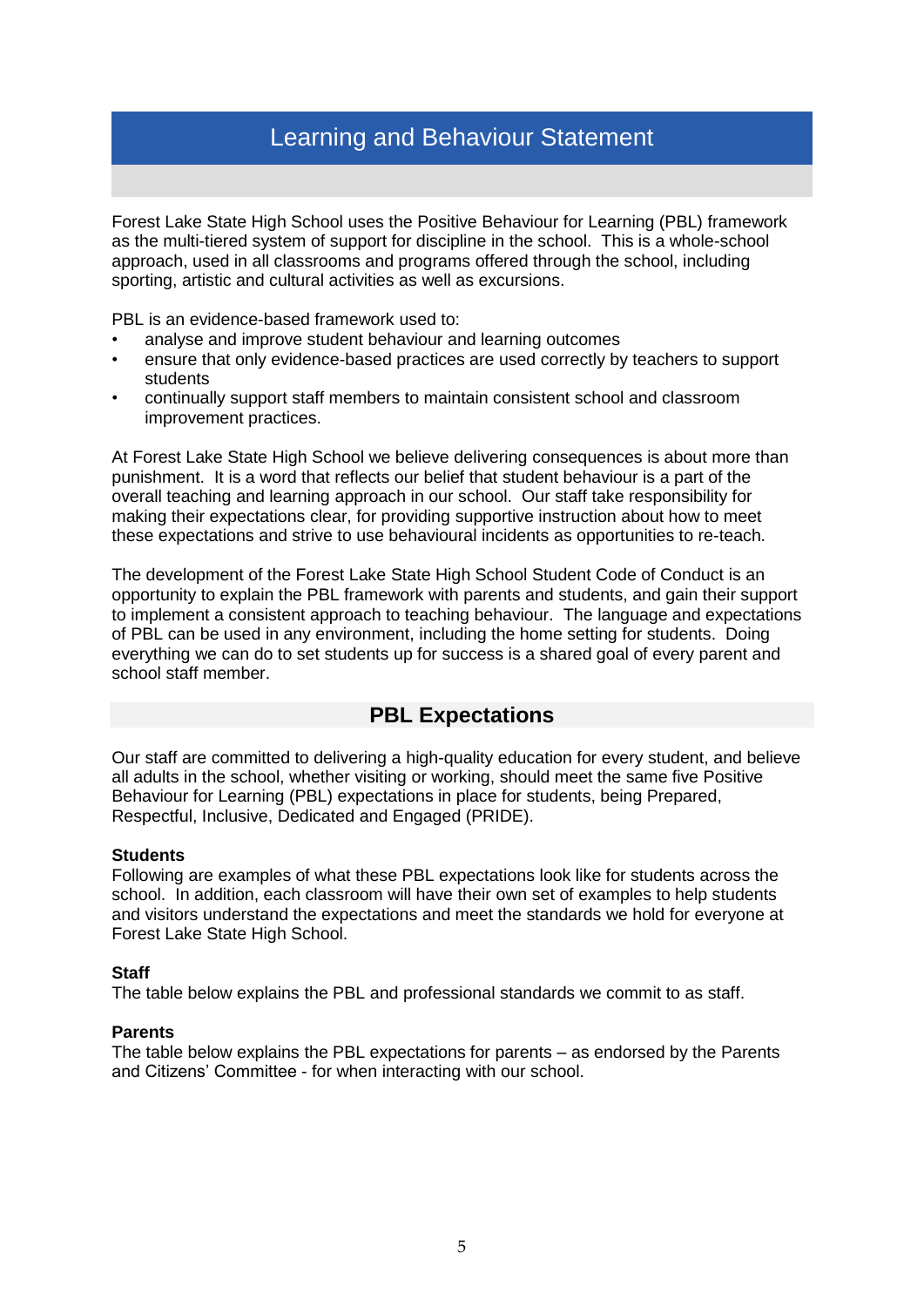| <b>PRIDE</b><br><b>Expectation</b> | <b>Students</b>                                                                                                                                                                                                                                                                                                                                                                                                                  | <b>Staff</b>                                                                                                                                                                                                                                                                                                                                                                                                                                                                                                                                                                                                                                                                                                                                     | <b>Parents</b>                                                                                                                                                                                                                                                                                                                                                                                                                                                                                                                                                                                                                               |  |
|------------------------------------|----------------------------------------------------------------------------------------------------------------------------------------------------------------------------------------------------------------------------------------------------------------------------------------------------------------------------------------------------------------------------------------------------------------------------------|--------------------------------------------------------------------------------------------------------------------------------------------------------------------------------------------------------------------------------------------------------------------------------------------------------------------------------------------------------------------------------------------------------------------------------------------------------------------------------------------------------------------------------------------------------------------------------------------------------------------------------------------------------------------------------------------------------------------------------------------------|----------------------------------------------------------------------------------------------------------------------------------------------------------------------------------------------------------------------------------------------------------------------------------------------------------------------------------------------------------------------------------------------------------------------------------------------------------------------------------------------------------------------------------------------------------------------------------------------------------------------------------------------|--|
| <b>PREPARED</b>                    | Wear the correct uniform<br>Think before acting<br>Bring a healthy lunch and your<br>water bottle<br>Use the toilet during break<br>$\bullet$<br>times<br>Bring bag and equipment<br>$\bullet$<br>Be on time to class<br>$\bullet$<br>Line up quietly and calmly<br>$\bullet$<br>Be ready to learn<br>$\bullet$<br>Bring the correct hat ready for<br>PE and break time<br><b>Bring completed</b><br>homework and<br>assignments | Be at the classroom by the second bell<br>with all equipment (green/red cards,<br>PRIDE stickers, timeout/buddy booklet,<br>computer cables, spare pencils etc)<br>Have instructions for Teacher Aides to<br>maximise human resources in<br>classroom<br>Enforce expectations when lining up as<br>students walk into the classroom ready<br>to learn<br>Identify a PRIDE goal that you wish<br>$\bullet$<br>target with the class at the beginning of<br>every lesson - discuss with the students<br>what that looks like in the classroom<br>Know your students e.g. previous<br>results, case managers, ISPs, ICPs<br>Wear professional dress<br>Take time to develop a deep<br>understanding of school priorities (e.g.<br>PRIDE, ASoT, WTE) | Encourage regular sleep patterns<br>(monitoring use of social media at<br>night)<br>Encourage a healthy breakfast and<br><b>lunch</b><br>Develop a morning routine to ensure<br>your child is at school on time ready<br>for learning<br>Ensure the correct uniform is<br>$\bullet$<br>available each day<br>Notify the school office before<br>school if your child is absent<br>Develop an afternoon routine<br>$\bullet$<br>assisting with homework,<br>assessments and extra-curricular<br>activities<br>Contact the school with concerns for<br>$\bullet$<br>uniform, fees, resources<br>Plan family holidays outside of<br>school time |  |
| <b>RESPECTFUL</b>                  | Use manners and speak<br>$\bullet$<br>politely at all times<br>Respect others and their<br>$\bullet$<br>belongings<br>Listen at assemblies and<br>$\bullet$<br>presentations<br>Follow instructions and school<br>$\bullet$<br>procedures<br>Keep classrooms and<br>$\bullet$<br>playgrounds clean and tidy<br>Put rubbish in the bin                                                                                            | Treat every lesson as a new start for<br>students<br>Follow PBL guidelines and be<br>consistent with behaviour expectations<br>Behave in a respectful manner when<br>interacting with all staff (face to face,<br>emails etc)<br>Attend meetings on time to demonstrate<br>respect for others<br>Arrive to PGD change over on time<br>Inform of inability to attend<br>meetings/events                                                                                                                                                                                                                                                                                                                                                           | Think before acting<br>Be respectful when communicating<br>$\bullet$<br>with staff about your child; including<br>office staff<br>• Be respectful for other families in the<br>school<br>Be respectful when using the school<br>carpark<br>• Be respectful and allow the school<br>to fully investigate any concerns                                                                                                                                                                                                                                                                                                                         |  |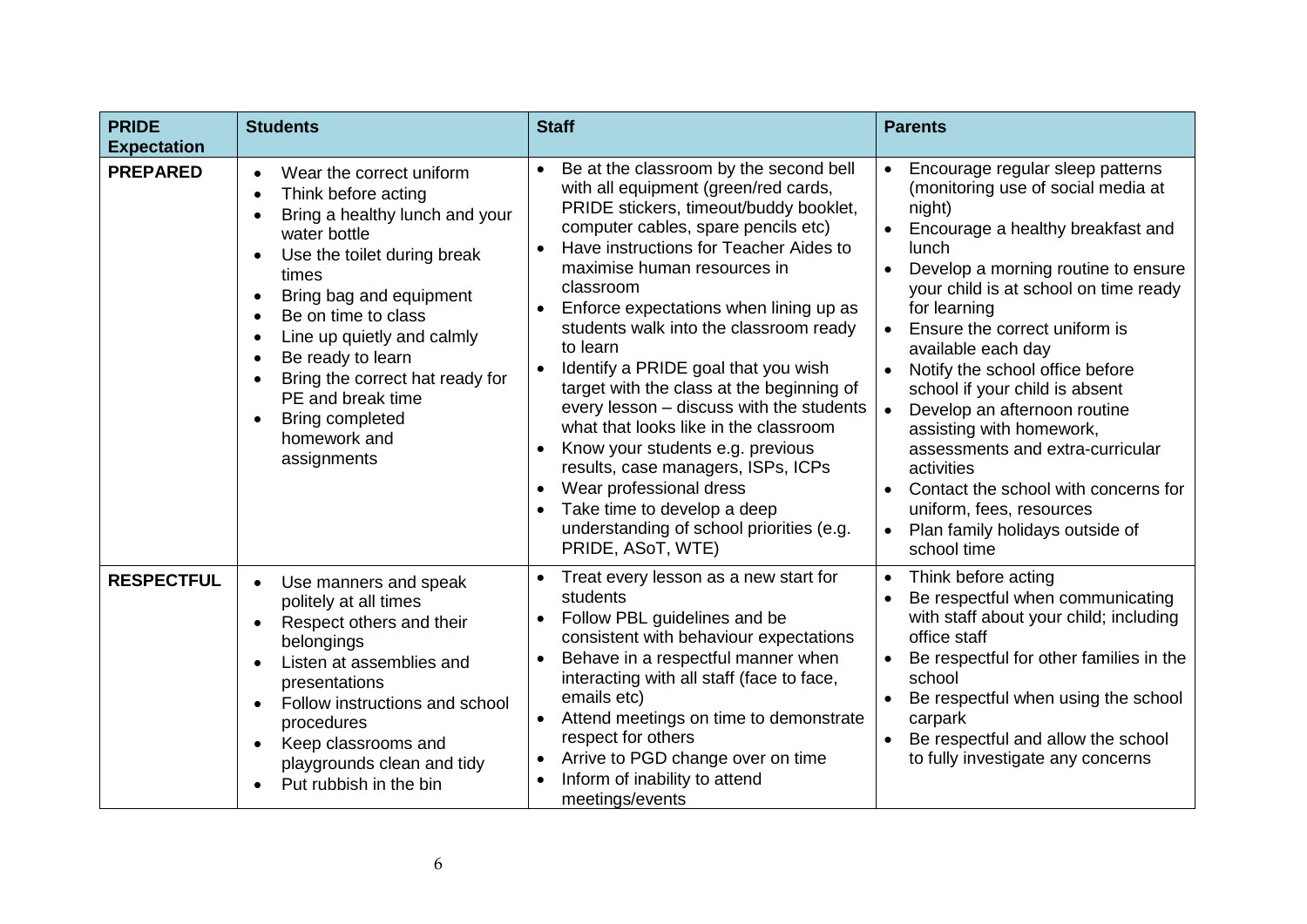|                  | Enter a classroom calmly and<br>quietly<br>Make way for others on<br>walkways<br>Use school<br>equipment and<br>facilities with care                                                                                                                                                                                                                      | Maintain respectful conversations<br>$\bullet$<br>Communicate clearly<br>$\bullet$<br>Treat colleagues with respect by<br>sharing physical resources and<br>intellectual property<br>Respect others' culture and beliefs<br>Respect difference                                                                                                                                                                                                                                                                                                                                                                                                                                                                     | • Be respectful of staff privacy outside<br>of school hours - both online and in<br>person<br>Be proud of the school you chose<br>for your child                                                                                                                                                                                                                        |
|------------------|-----------------------------------------------------------------------------------------------------------------------------------------------------------------------------------------------------------------------------------------------------------------------------------------------------------------------------------------------------------|--------------------------------------------------------------------------------------------------------------------------------------------------------------------------------------------------------------------------------------------------------------------------------------------------------------------------------------------------------------------------------------------------------------------------------------------------------------------------------------------------------------------------------------------------------------------------------------------------------------------------------------------------------------------------------------------------------------------|-------------------------------------------------------------------------------------------------------------------------------------------------------------------------------------------------------------------------------------------------------------------------------------------------------------------------------------------------------------------------|
| <b>INCLUSIVE</b> | Respect others' culture and<br>religion<br>Respect difference<br>Treat everyone equally<br>Listen to others' opinions<br>without judgment<br>Be tolerant and patient<br>Encourage others<br>Seek help if a student is at risk<br>$\bullet$<br>Participate in school activities<br>and events<br>Contribute to lessons<br>Share equipment and<br>resources | Differentiate learning and teaching<br>where applicable<br>Reward all students who demonstrate<br>positive behaviour (e.g. PRIDE<br>sticker/tickets)<br>Professional conversations regarding<br>$\bullet$<br>pedagogy and curriculum<br>Monitor student engagement and<br>achievement<br>Cater for different types of learners<br>Be approachable and create inviting<br>learning environments<br>Contribute to professional teams<br>Be supportive of other people's needs<br>Respect differing opinions and commit<br>to shared agreements (united action)<br>Seek data to be able to make non-<br>$\bullet$<br>judgemental decisions<br>Demonstrate awareness and respect for<br>student diversity and identity | Respect the diversity of cultures and<br>religions in our school community<br>Model tolerance and patience of<br>others<br>Encourage others<br>Reach out if you identify a student is<br>at risk<br>Share opinions through school<br>surveys<br>Value all career pathways<br>$\bullet$<br>Communicate with teachers where<br>$\bullet$<br>needed in regards to learning |
| <b>DEDICATED</b> | Set academic and career goals<br>Be persistent with difficult tasks<br>$\bullet$<br>Complete and hand in<br>homework and assessment on<br>time<br>Balance schoolwork with other<br>commitments                                                                                                                                                            | Understand units of work and plan<br>accordingly for your students<br>Assess work and moderate with<br>$\bullet$<br>colleagues to obtain the most accurate<br>result for student<br>Be consistent with expectations and<br>follow through of consequences                                                                                                                                                                                                                                                                                                                                                                                                                                                          | Take an active role in understanding<br>$\bullet$<br>and supporting your child to meet<br>course requirements<br>Value the importance of education<br>$\bullet$<br>Support your child to catch up on<br>missed work                                                                                                                                                     |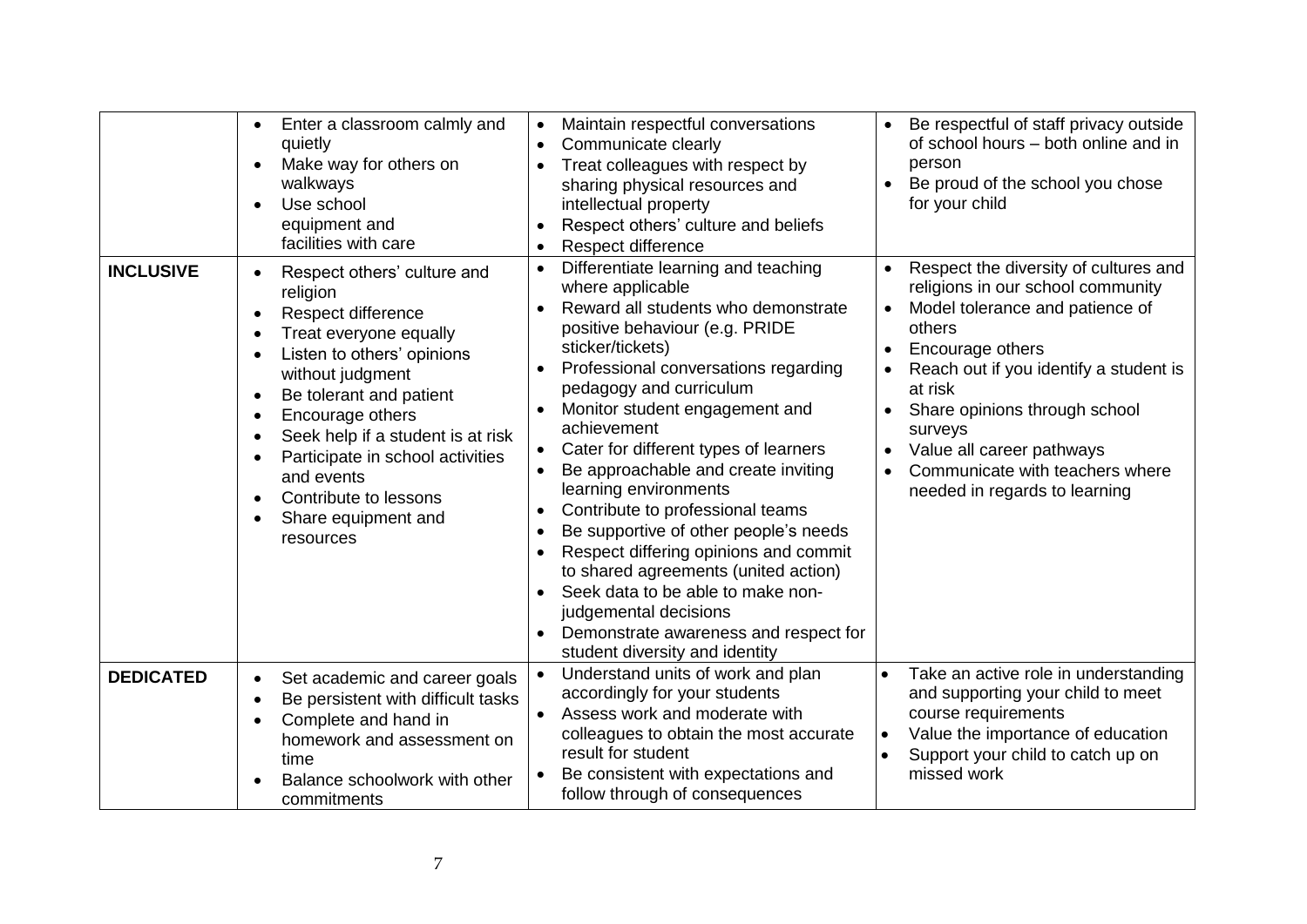|                | Take advantage of help offered<br>$\bullet$<br>i.e. go to homework club<br>Ask the teacher for help<br>Be organized and use your<br>planner effectively<br>Catch up on work when<br>classes are missed                                                                                                                                                                                    | Provide feedback to students in a timely<br>$\bullet$<br>manner<br>Be solutions focussed<br>Communicating with parents in a timely<br>manner<br>Ensuring that professional practice is<br>aligned to APDP and AITSL<br>professional standards for teachers                                                                                                                                                                                                                                                                                                                         | Support your child's school/life<br>balance<br>Encourage your child using the five<br>questions:<br>- What are you learning?<br>- How are you doing?<br>- How do you know?<br>- How can you improve?<br>- Where can you go for help?                                                                                                                                                                                                                                                                                                                                                                                                                                                                                                                                                     |
|----------------|-------------------------------------------------------------------------------------------------------------------------------------------------------------------------------------------------------------------------------------------------------------------------------------------------------------------------------------------------------------------------------------------|------------------------------------------------------------------------------------------------------------------------------------------------------------------------------------------------------------------------------------------------------------------------------------------------------------------------------------------------------------------------------------------------------------------------------------------------------------------------------------------------------------------------------------------------------------------------------------|------------------------------------------------------------------------------------------------------------------------------------------------------------------------------------------------------------------------------------------------------------------------------------------------------------------------------------------------------------------------------------------------------------------------------------------------------------------------------------------------------------------------------------------------------------------------------------------------------------------------------------------------------------------------------------------------------------------------------------------------------------------------------------------|
| <b>ENGAGED</b> | <b>Actively listen</b><br>Be actively involved in your<br>learning<br>Check for understanding<br>Strive to get the best results<br>possible<br>Strive to achieve goals<br>Read, revise, study<br>$\epsilon$<br>Be involved in school activities<br>Work hard to gain<br>competencies, accreditations &<br>certificates in education<br>Be open to different ideas and<br>ways of learning | Actively participate in the classroom, by<br>moving around, monitoring and giving<br>immediate feedback to students<br>Participate and contribute to<br>professional teams<br>Actively supervise students at PGD and<br>school events<br>Engage with student academic and<br>wellbeing data to understand learners<br>Consistently acknowledge positive<br>student choice by using PRIDE rewards<br>Meet professional commitments<br>Engage in reflective practice<br>$\bullet$<br>Be consistent with PRIDE expectations<br>$\bullet$<br>(common agreements) and follow<br>through | Be actively involved in your child's<br>learning<br>Contribute to the school via the P&C<br>involvement<br>Support your child through<br>attendance at parent evenings and<br>activities<br>Encourage your child to attend<br>$\bullet$<br>afterschool study sessions for extra<br>support if needed.<br>Value the importance of regular<br>attendance for your child<br>Celebrate and encourage<br>$\bullet$<br>achievements with your child<br>Communicate with the school<br>regarding issues or concerns in a<br>timely manner<br>Sign up to QParents to access<br>online benefits - online payments,<br>access to timetable/assessments<br>Join the official school social media<br>$\bullet$<br>outlets; stay updated e.g. school<br>Facebook, P&C Facebook, POE<br>Facebook pages |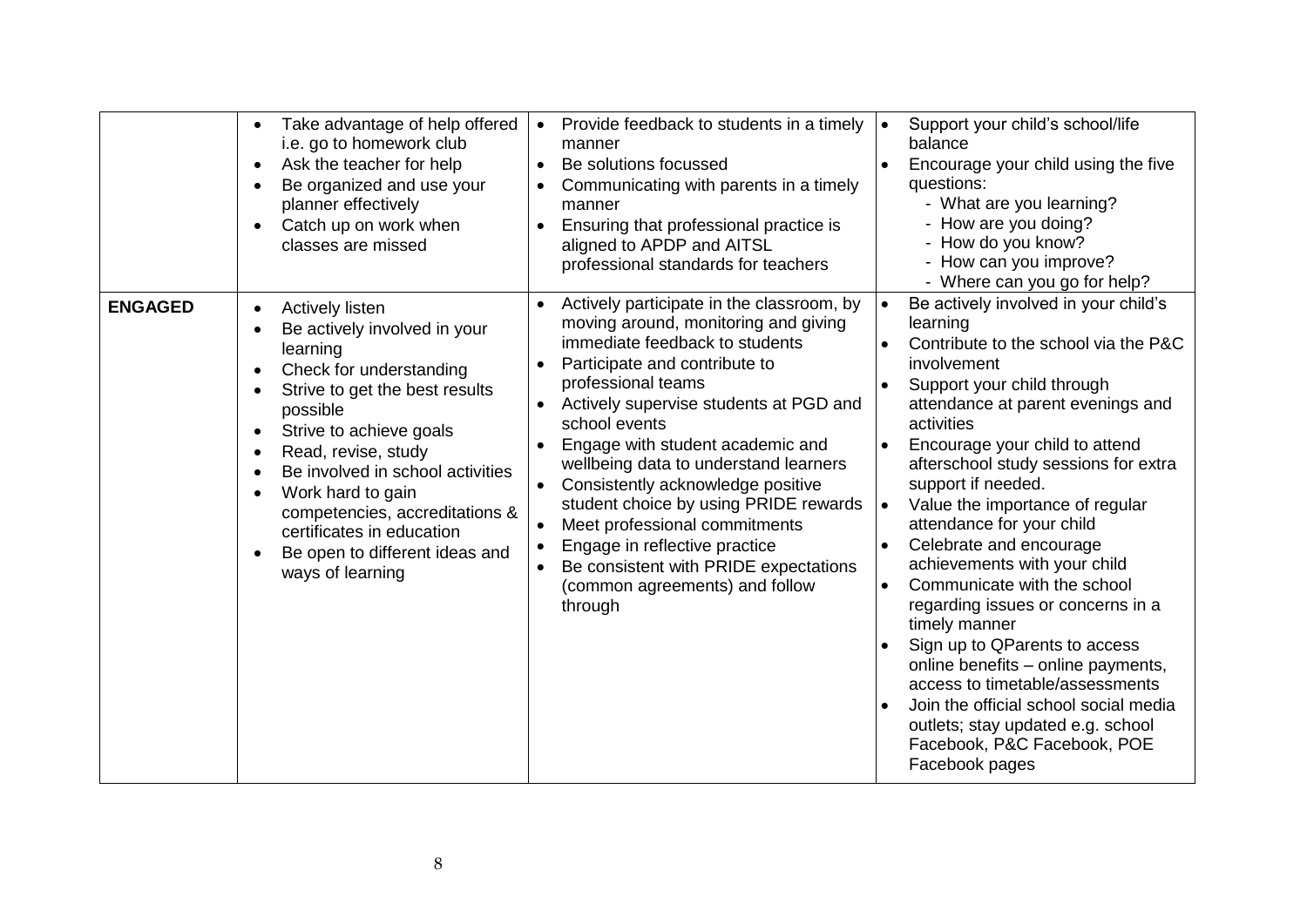## **Reinforcing Positive Behaviours**

<span id="page-8-0"></span>Reinforcing and acknowledging positive PRIDE behaviours is a key element of our school culture. Research tells us that in classrooms with the correct balance of acknowledgement and correction, classrooms conversations will be centred on learning rather than management. At Forest Lake State High School we invest a great deal of time and resources to ensure this is a reality; some of the acknowledgement systems we employ are outlined below.

#### **Years 7 and 8**

- Pride Stickers
- PRIDE tickets for non-classroom settings
- Classroom Bingo
- Reward activities/events

#### **Years 9, 10, 11 and 12**

- PRIDE tickets
- PRIDE rewards activities/events
- PRIDE pass-outs for year 11 and 12
- Jerseys for year 12
- Formal for year 12

#### **Whole school processes**

- PRIDE postcards
- Reporting cycle letters of recognition
- <span id="page-8-1"></span>100% attendance recognition

## **Differentiated and Explicit Teaching**

At Forest Lake State High School, staff utilise the Essential Skills of Classroom Management (ESCMs) to support effective teaching and learning through the development and maintenance of supportive and safe learning environments.

There are 10 essential skills broken into three sub-categories. Expert use of these skills allows teachers to increase learning time and decrease management time.

#### **Expectation**

- 1. Establishing expectations
- 2. Giving instructions
- 3. Waiting and scanning
- 4. Cueing with parallel acknowledgment

#### **Acknowledgement**

- 5. Body language encouraging
- 6. Descriptive encouraging

#### **Correction**

- 7. Selective attending
- 8. Redirecting to the learning
- 9. Giving a choice
- 10. Following through

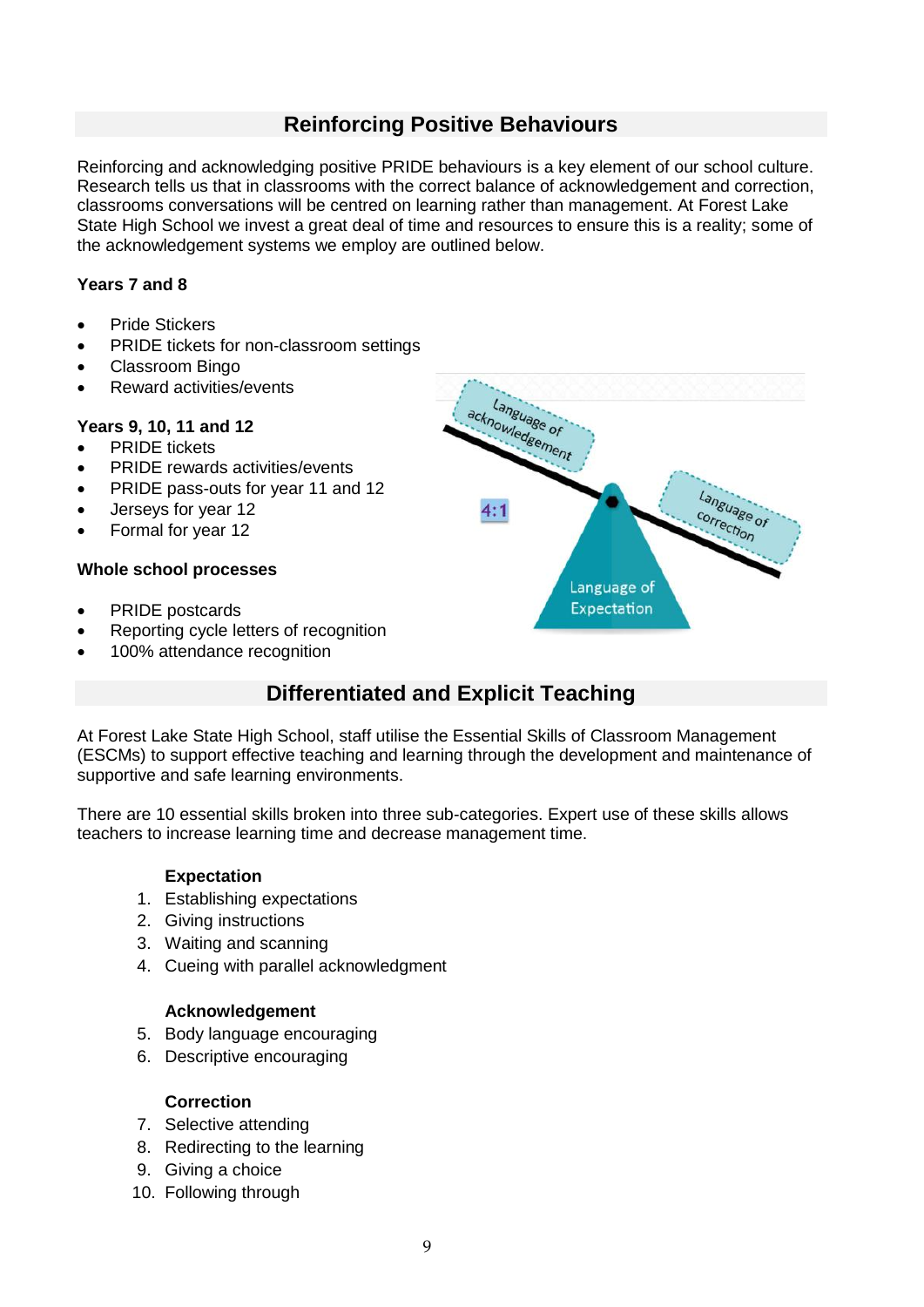The use of the ESCMs in conjunction with other pedagogical frameworks contributes to the effectiveness of our tiered support system.



Tier 1 is whole school prevention for all students, Tier 2 is targeted support for identified students and Tier 3 is intensive support for a small number of students. Each layer provides progressively more personalised supports for students.

Every classroom in our school uses the PRIDE expectations, as a basis for developing their behaviour standards. Having a common language allows all teachers to work with all students to explain exactly what each of the expectations look, sound and feel like in their classroom. Expectations matrixes provide guidance and teaching opportunities. An example is below.

| <b>Expectation</b> | <b>Classroom</b>                                                                                                                                                                                         | <b>Outside the classroom</b><br>(e.g. playground,<br>transit to/from school)                                                                                                                                      | <b>Representing the school</b><br>(e.g. excursion, sport or<br>culture)                                                                                                              |
|--------------------|----------------------------------------------------------------------------------------------------------------------------------------------------------------------------------------------------------|-------------------------------------------------------------------------------------------------------------------------------------------------------------------------------------------------------------------|--------------------------------------------------------------------------------------------------------------------------------------------------------------------------------------|
| <b>Prepared</b>    | Have the correct<br>٠<br>equipment out for<br>each subject, with<br>your planner, in the<br>line-up<br>Line up at the correct<br>٠<br>place for each class<br>Year 7 students<br>٠<br>should be sitting, | Think before acting (how will<br>this be perceived by the<br>community?)<br>Wear the correct school<br>uniform<br>Use break time to access the<br>toilets and canteen<br>Bring lunch or money for<br><b>lunch</b> | Wear the correct school<br>uniform<br>Be on time for activities<br>and training<br>Bring lunch or money for<br>lunch<br>Return forms and<br>complete payment if<br>required, on time |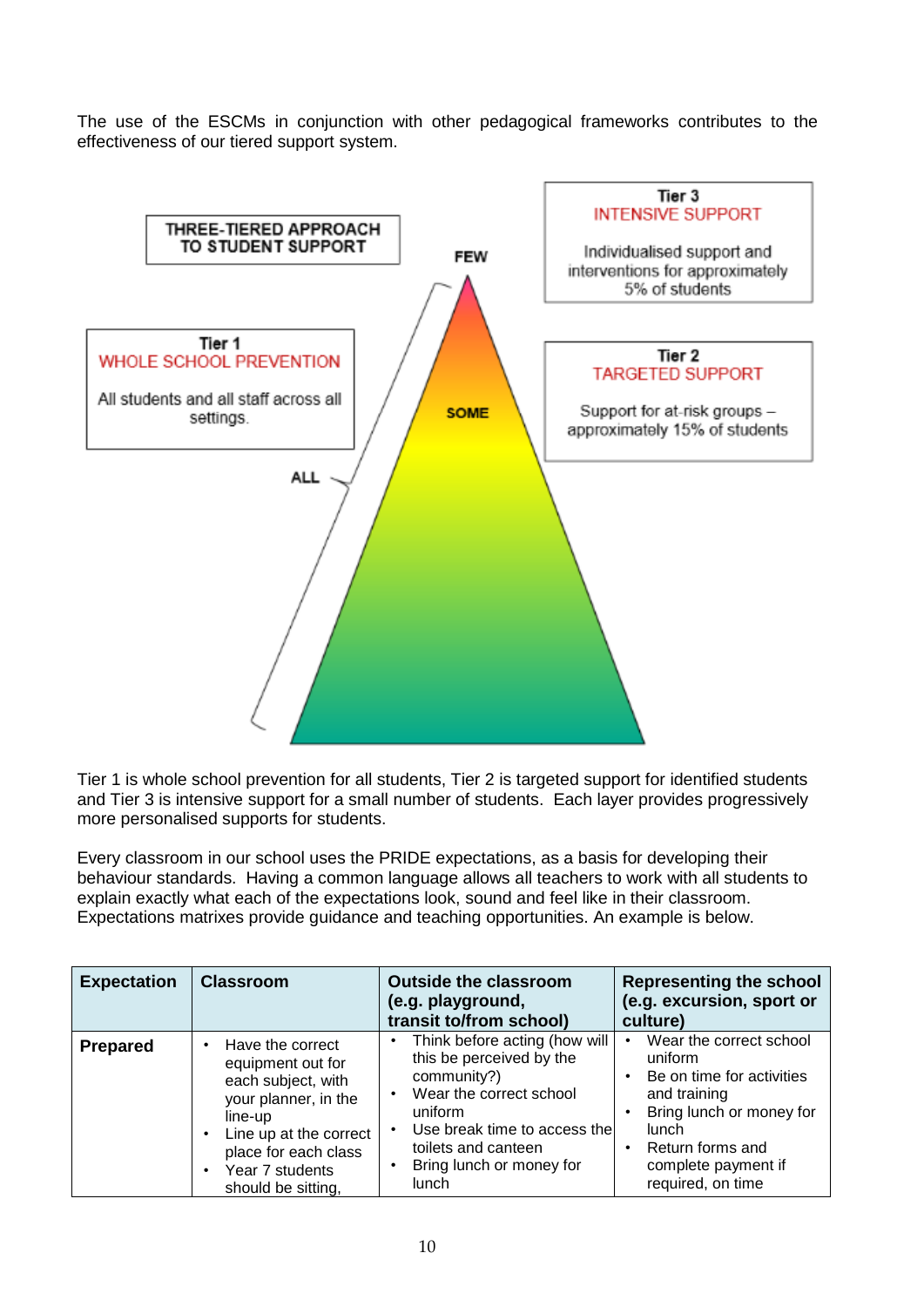|                   | ready, before their<br>classes<br>Be on time to class<br>$\bullet$<br>and ready to learn by<br>calming and focusing<br>yourself in the line-up<br>Think before you act<br>$\bullet$<br>in class<br>Complete homework<br>$\bullet$<br>and have it with you<br>for the lesson                                                                                                                                                                                                                                                                                                                                                                                                                                                                                                                                                  | Move to class when the first<br>Catch-up or follow-up with<br>$\bullet$<br>teachers on missed work<br>bell goes<br>Have a go card ready and<br>$\bullet$<br>filled<br>Seek food from the Junior<br>Secondary if you don't have<br>any<br>Travel safely to and from<br>school safely, following road<br>rules<br>Secure your bike or scooter<br>$\bullet$<br>before school                                                                                                                                                                                                                                                                                                                                                                                                                                                                                                                                                                                                                                                                                                                                                                                                                                                                                                                                                                                                                                                                            |
|-------------------|------------------------------------------------------------------------------------------------------------------------------------------------------------------------------------------------------------------------------------------------------------------------------------------------------------------------------------------------------------------------------------------------------------------------------------------------------------------------------------------------------------------------------------------------------------------------------------------------------------------------------------------------------------------------------------------------------------------------------------------------------------------------------------------------------------------------------|------------------------------------------------------------------------------------------------------------------------------------------------------------------------------------------------------------------------------------------------------------------------------------------------------------------------------------------------------------------------------------------------------------------------------------------------------------------------------------------------------------------------------------------------------------------------------------------------------------------------------------------------------------------------------------------------------------------------------------------------------------------------------------------------------------------------------------------------------------------------------------------------------------------------------------------------------------------------------------------------------------------------------------------------------------------------------------------------------------------------------------------------------------------------------------------------------------------------------------------------------------------------------------------------------------------------------------------------------------------------------------------------------------------------------------------------------|
| <b>Respectful</b> | Follow instructions the<br>$\bullet$<br>first time they are<br>given<br>Actively listen to your<br>$\bullet$<br>teacher and support<br>staff<br>Speak in a way that<br>$\bullet$<br>considers individuals<br>Use your manners<br>$\bullet$<br>and speak politely<br>with staff and peers<br>Keep the classroom<br>$\bullet$<br>clean and tidy, leaving<br>it ready for the next<br>class<br>Enter the room<br>$\bullet$<br>quietly, standing<br>behind your desk,<br>waiting for teacher<br>instructions<br>Stand behind your<br>$\bullet$<br>desk before leaving<br>class and wait to be<br>dismissed<br>Use school equipment<br>respectfully, treating<br>items with care<br>Follow school<br>$\bullet$<br>procedures and<br>teacher expectations<br>Actively listen on<br>$\bullet$<br>assemblies and at<br>school events | Speak politely to others and<br>Speak politely to others<br>$\bullet$<br>$\bullet$<br>use appropriate language<br>and use appropriate<br>Consider your noise levels<br>$\bullet$<br>language<br>Respect others and their<br>e.g. not shouting and<br>$\bullet$<br>belongings<br>screaming<br>Stay in allocated playground<br>Consider your noise<br>$\bullet$<br>areas and remain in school<br>levels e.g. not shouting<br>and screaming<br>grounds<br>Walk on the left hand<br>Walk in urban areas and run<br>$\bullet$<br>$\bullet$<br>on the oval and courts<br>side of pathways<br>Respect others and their<br>Line up for buses and do<br>$\bullet$<br>not push or shove<br>belongings<br>Respect the school<br>Respect the rules of the<br>$\bullet$<br>environment and keep it<br>game and referee's<br>clean and tidy by putting<br>decisions<br>rubbish in the bin<br>Respect teachers and<br>$\bullet$<br>Respect teachers and their<br>their instructions<br>instructions as they work<br>Respect outside school<br>$\bullet$<br>during breaks and after<br>areas and equipment<br>school<br>Respect office staff and<br>follow their directions<br>Walk on the left-hand side<br>$\bullet$<br>Walk your bike or scooter in<br>$\bullet$<br>school grounds<br>Line up for buses and do not<br>$\bullet$<br>push or shove<br>Ensure your safety and the<br>safety of others by crossing<br>the road safely at dedicated<br>crossing points |
| <b>Inclusive</b>  | Treat all your class<br>$\bullet$<br>members equally<br>Share school<br>$\bullet$<br>equipment and<br>resources equally<br>amongst your peers<br>Encourage other<br>$\bullet$<br>people in your class<br>and speak up during<br>class discussions<br>Respect people's<br>differences and the<br>impact this can have<br>on learning in class                                                                                                                                                                                                                                                                                                                                                                                                                                                                                 | Ensure your actions are safe<br>Ensure your actions are<br>$\bullet$<br>$\bullet$<br>safe for yourself and<br>for yourself and others<br>Be tolerant and patient of<br>others when representing<br>people's opinions and<br>the school<br>cultures<br>Be tolerant and patient of<br>$\bullet$<br>Help your classmates<br>people's opinions and<br>cultures<br>Seek help if a student is at<br>risk/injured<br>Seek help if a student is at<br>$\bullet$<br>Assist others from the wider<br>risk/injured<br>$\bullet$<br>Assist others from the<br>community<br>$\bullet$<br>Take responsibility for your<br>wider community<br>$\bullet$<br>actions and the way you<br>treat others                                                                                                                                                                                                                                                                                                                                                                                                                                                                                                                                                                                                                                                                                                                                                                  |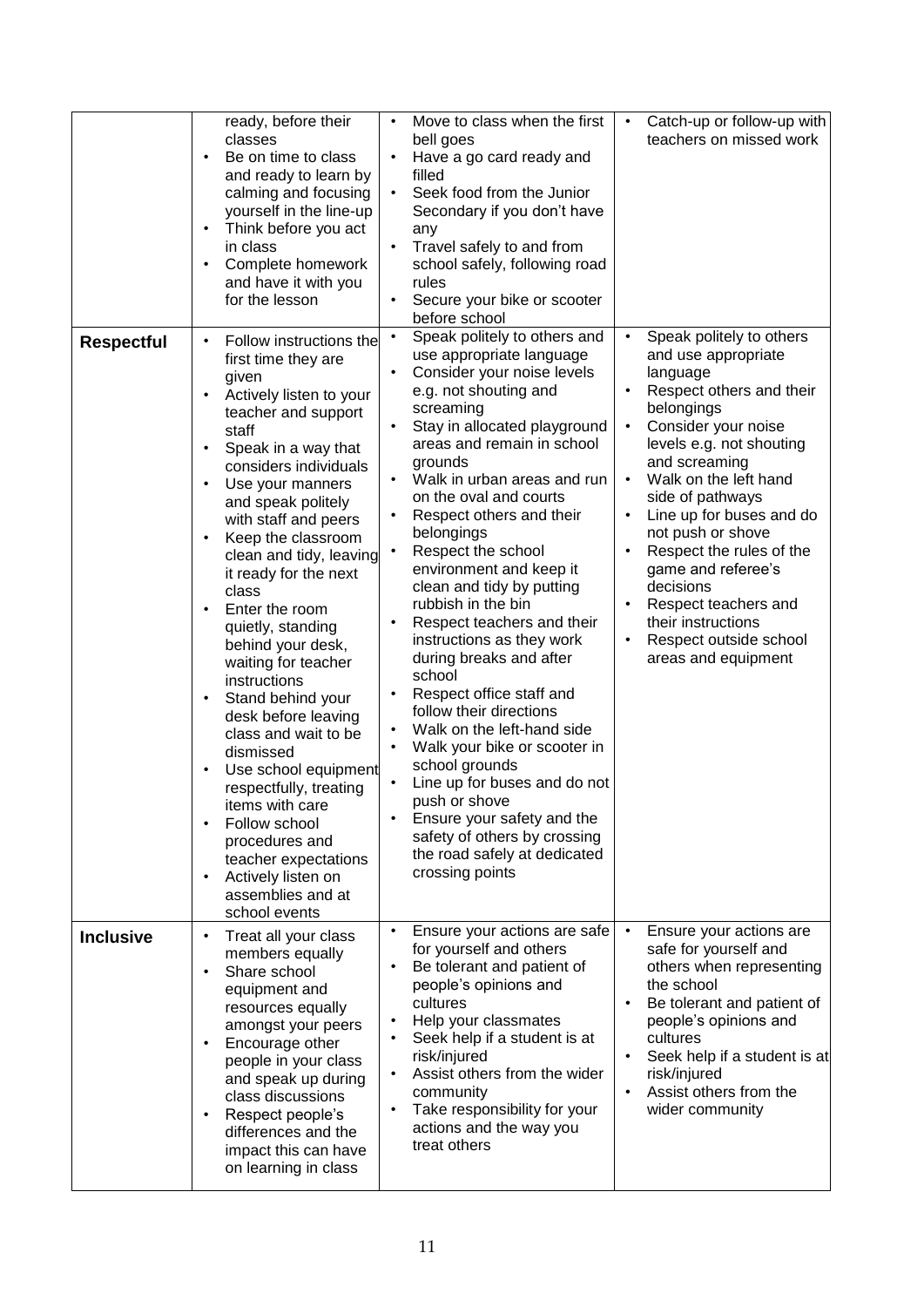|                  | Cooperate and listen<br>$\bullet$<br>to other people's<br>ideas                                                                                                                                                                                                                                                                                                                                                                                               |                                                                                                                                                                                                                                                                      |                                                                                                                                                                                                                                                                                                                       |
|------------------|---------------------------------------------------------------------------------------------------------------------------------------------------------------------------------------------------------------------------------------------------------------------------------------------------------------------------------------------------------------------------------------------------------------------------------------------------------------|----------------------------------------------------------------------------------------------------------------------------------------------------------------------------------------------------------------------------------------------------------------------|-----------------------------------------------------------------------------------------------------------------------------------------------------------------------------------------------------------------------------------------------------------------------------------------------------------------------|
| <b>Dedicated</b> | Set academic goals<br>$\bullet$<br>and regularly reflect<br>on these in IRL<br>Give 100% effort<br>$\bullet$<br>during class to<br>maximise your<br>learning<br>Complete all work to<br>$\bullet$<br>the best of your ability<br>Attend school every<br>$\bullet$<br>when you are well<br>Seek feedback on<br>$\bullet$<br>drafts and completed<br>work in class<br>Revise work and ask<br>$\bullet$<br>questions of your<br>teacher when you are<br>not sure | Participate in homework club<br>or extra-curricular activities<br>to reach your potential<br>Complete detentions for<br>uniform or lateness on the<br>day you get them<br>Uphold PRIDE standards in<br>the playground<br>Wear the uniform with pride<br>at all times | Attend<br>training<br>$\bullet$<br>all<br>sessions<br>for<br>sporting<br>teams<br>Attend all rehearsals for<br>$\bullet$<br>Arts productions<br>Participate in student<br>leadership initiatives<br>(e.g. clean up Australia<br>day)<br>Promote the school in the<br>community by upholding<br><b>PRIDE</b> standards |
| <b>Engaged</b>   | Give the task at hand<br>$\bullet$<br>your complete<br>attention and focus on<br>teacher instructions<br>Check your<br>$\bullet$<br>understanding in<br>class<br>Involve yourself in<br>$\bullet$<br>class activities and<br>actively listen<br>Remain focused<br>$\bullet$<br>throughout the<br>entirety of the lesson<br>Strive to get the best<br>$\bullet$<br>possible results in<br>every class                                                          | Actively listen to instructions<br>from adults within the school<br>and community<br>Uphold PRIDE standards in<br>the playground and<br>community as you represent<br>the school                                                                                     | <b>Uphold PRIDE standards</b><br>$\bullet$<br>in the community as you<br>represent the school<br>Represent the school with<br>PRIDE by trying your best<br>during training sessions<br>and competitions                                                                                                               |

## **Targeted Support**

<span id="page-11-0"></span>Approximately 15% of all students in any school or classroom may require additional support to meet behaviour expectations, even after being provided with differentiated and explicit teaching. These students may have difficulty meeting behavioural expectations in a particular period of the day or as part of a learning area/subject, and targeted support is provided to help them achieve success.

Forest Lake State High School has a range of Student Support Network staff in place to help arrange and deliver targeted support to students who need more support to meet expectations. In addition, the school invests in evidence-informed programs to address specific skill development for some students; examples of these are outlined below:

| <b>Support Program</b>                                                                                                                                                | <b>Support Staff Network</b>                                                                                          |
|-----------------------------------------------------------------------------------------------------------------------------------------------------------------------|-----------------------------------------------------------------------------------------------------------------------|
| • Zones of Regulation<br><b>Rock and Water</b><br>Success Coach program<br>Individualised playground support programs<br>$\bullet$<br><b>PRIDE Behaviour Workshop</b> | Case Managers<br>• Heads of Department<br><b>Deputy Principals</b><br><b>Guidance Officer</b><br><b>Success Coach</b> |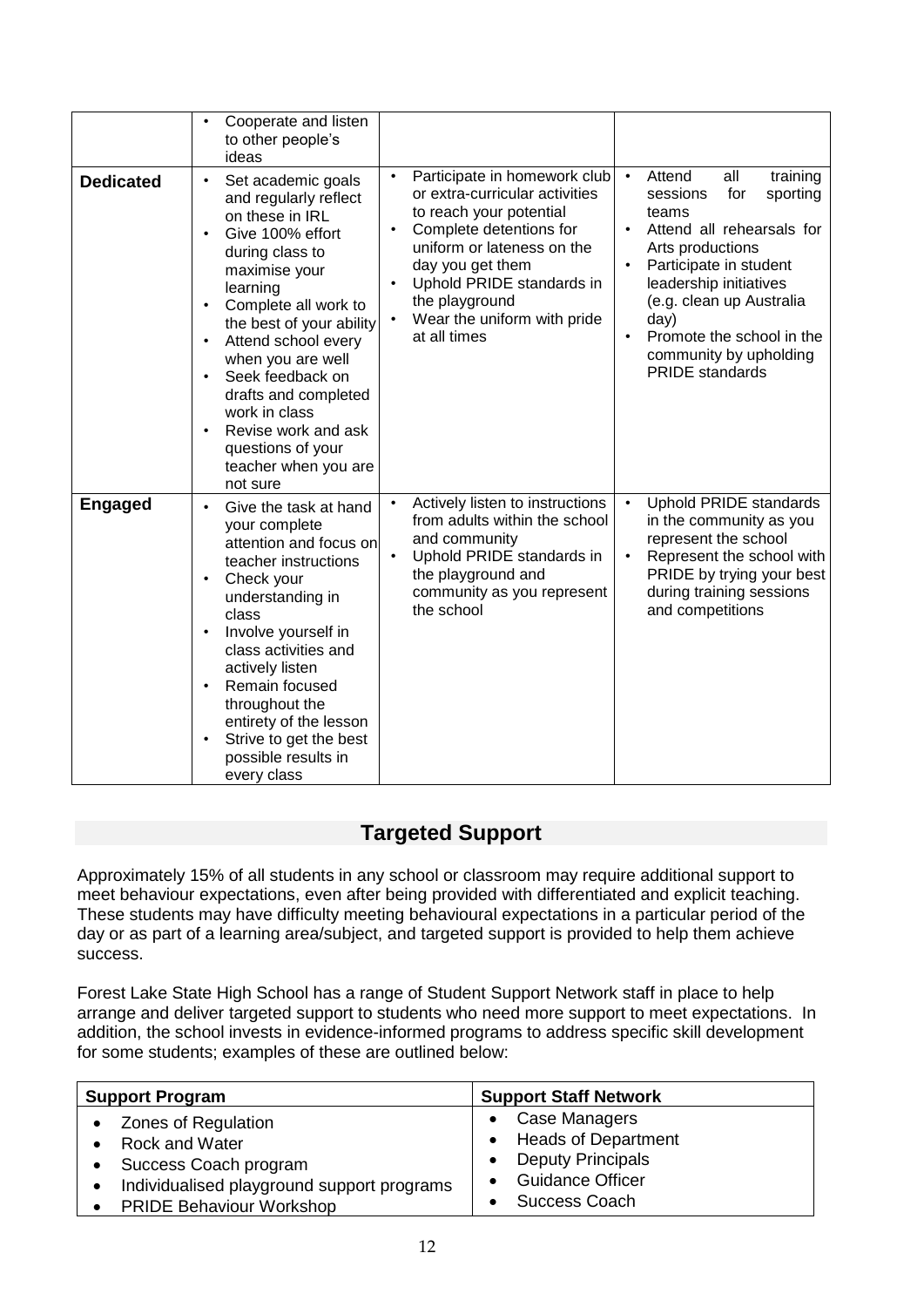| • PRIDE student agreement                | • Youth Support Coordinator       |
|------------------------------------------|-----------------------------------|
| <b>Respectful Relationships Programs</b> | • School Based Youth Health Nurse |
| • Functional Based Behaviour Assessment  | • Community Education Counsellor  |
| <b>Individual Support Programs</b>       | Pacifica Liaison Officer          |
|                                          | <b>Student Wellbeing Officer</b>  |

#### **Intensive Support**

<span id="page-12-0"></span>Research evidence shows that even in an effective, well-functioning school there will always be approximately 5% of the student population who require intensive teaching to achieve behavioural expectations. Intensive support involves frequent and explicit instruction, with individuals or in small groups, to develop mastery of basic behavioural concepts, skills and knowledge.

For a small number of students who continue to display behaviours that are deemed complex and challenging, then individualised, function-based behaviour assessment and support plans and multi-agency collaboration may be provided to support the student.

This approach will seek to address the acute impact of barriers to learning and participation faced by students who are negotiating a number of complex personal issues.

#### **Inclusion**

<span id="page-12-1"></span>Forest Lake State High School is committed to continuing our journey towards a more inclusive education system, as part of our everyday practice. Inclusive education means that students can access and fully participate in learning, alongside their similar-aged peers, supported by reasonable adjustments and teaching strategies tailored to meet their individual needs. Inclusion is embedded in all aspects of school life, and is supported by culture, policies and every day practices.

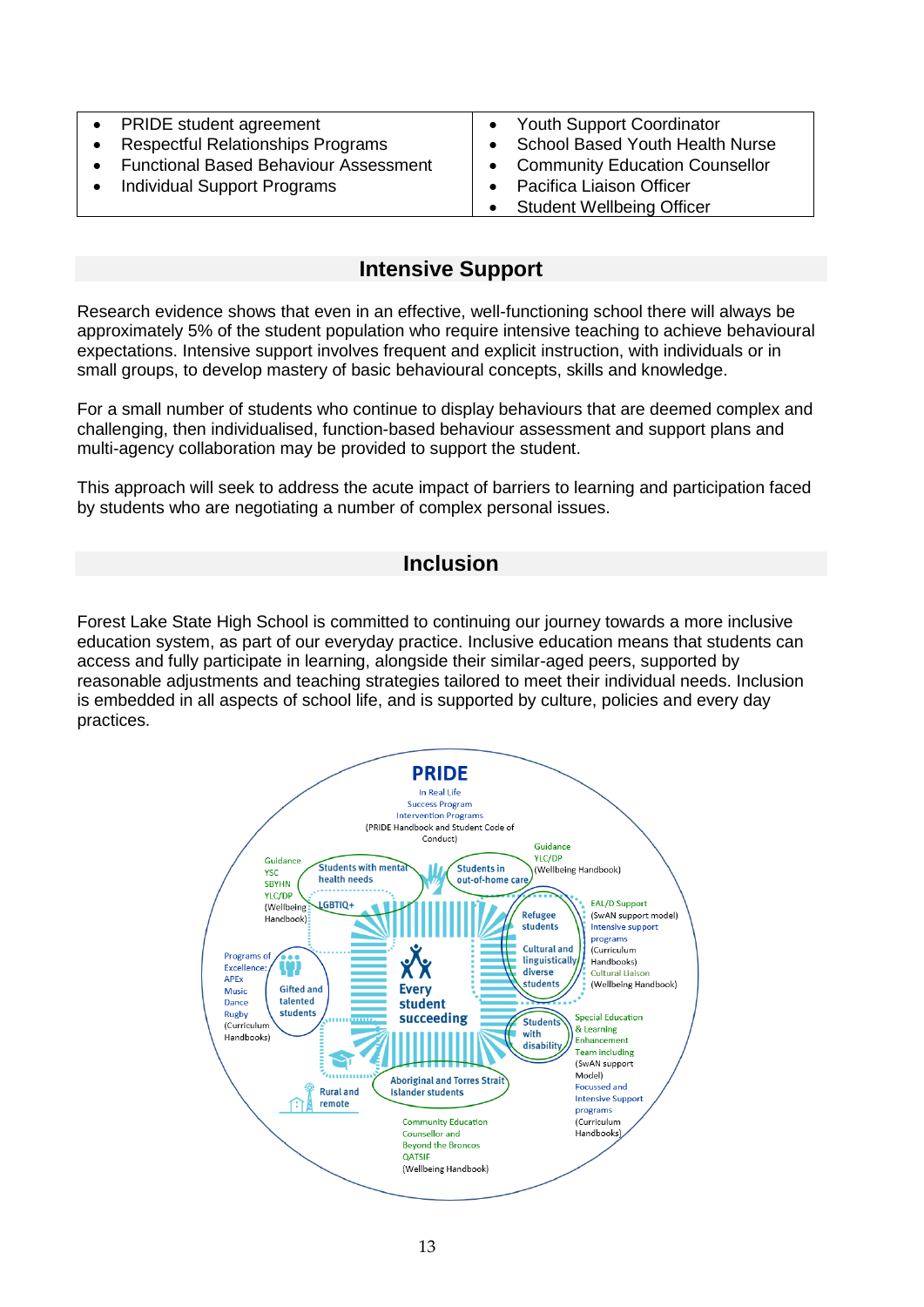We have high expectations of all students, recognising that, with the right support, all students can succeed.

Our commitment means that children and young people from all social, cultural, community and family backgrounds, and of all identities and all abilities can:

- attend their local state school and be welcomed
- access and participate in a high-quality education and fully engage in the curriculum alongside their similar-aged peers
- learn in a safe and supportive environment, free from bullying, discrimination or harassment
- achieve academically and socially with reasonable adjustments and supports tailored to meet their learning needs.

*This document should be read alongside the Forest Lake State High School Diversity Policy and the other associated Handbook or documents indicated in the diagram above.*

#### **Consideration of Individual Circumstances**

<span id="page-13-0"></span>Staff at Forest Lake State High School consider students' individual circumstances, such as their behaviour history, disability, mental health and wellbeing, religious and cultural considerations, home environment and care arrangements when teaching expectations, responding to inappropriate behaviour or applying a disciplinary consequence.

In considering the individual circumstances of each student, we recognise that the way we teach, the support we provide and the way we respond to students will differ. This reflects the principle of equality, where every student is given the support they need to be successful. This also means that not everyone will be treated the same, because treating everyone the same is not fair. For example, some students need additional support to interpret or understand an expectation. Others may benefit from more opportunities to practise a required skill or behaviour. For a small number of students, the use of certain disciplinary consequences may be considered inappropriate or ineffective due to complex trauma or family circumstances. These are all matters that our teachers and principal consider with each individual student in both the instruction of behaviour and the response to behaviour.

Our teachers are also obliged by law to respect and protect the privacy of individual students, so while we understand the interest of other students, staff and parents to know what consequences another student might have received, we will not disclose or discuss this information with anyone but the student's family. This applies even if the behavioural incident, such as bullying, involves your child. You can be assured that school staff take all matters, such as bullying, very seriously and will address them appropriately. We expect that parents and students will respect the privacy of other students and families.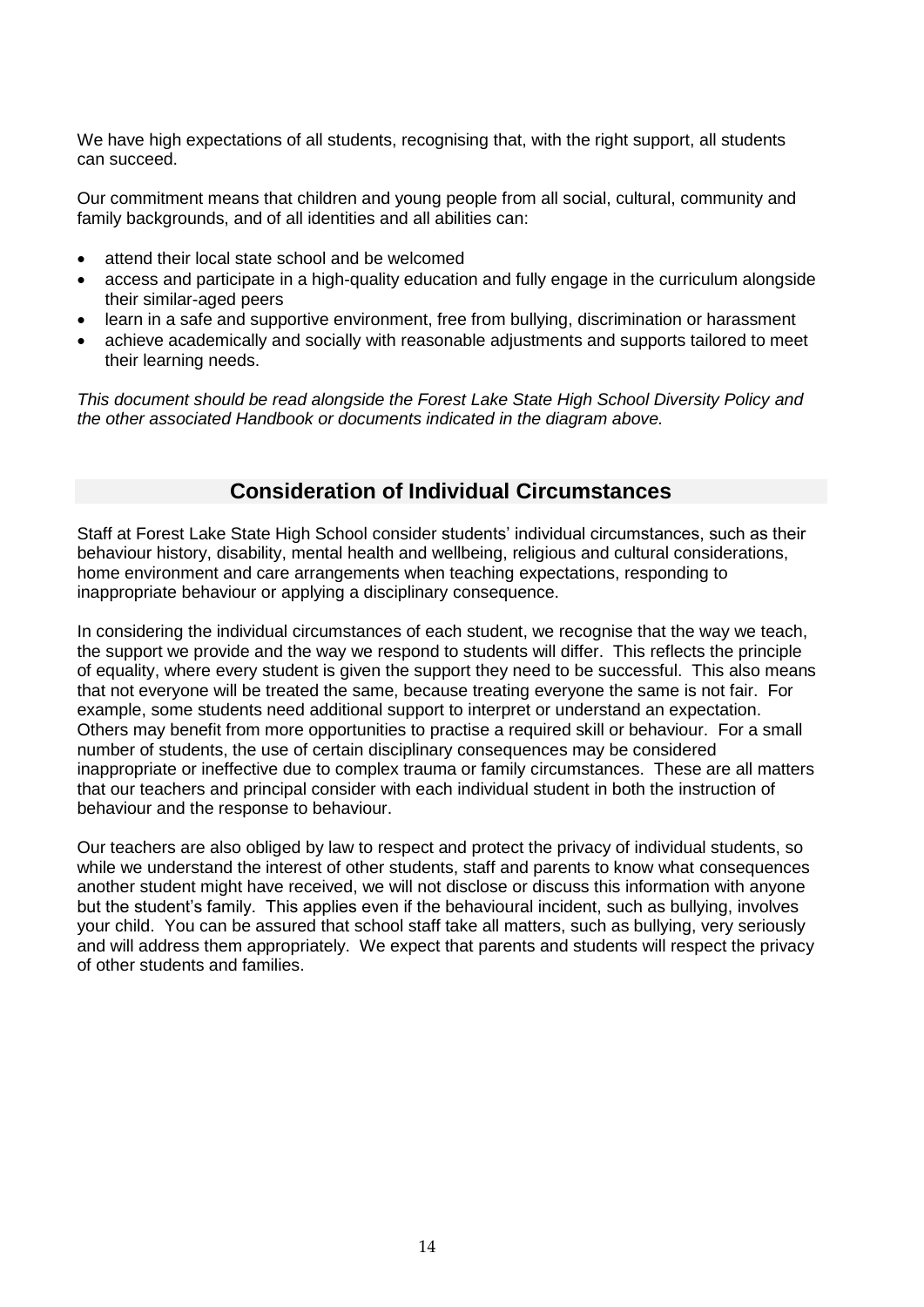## <span id="page-14-0"></span>Whole School Approach to Discipline

The disciplinary consequences model used at Forest Lake State High School follows the same differentiated approach used in the proactive teaching and support of student behavioural expectations. At the classroom level, teachers use the Essential Skills of Classroom Management with intent to initiate more appropriate behavioural choices in a least to most intrusive approach.

## **Whole School Classroom Support Process**

**Following PRIDE** Students following expectations are eligible for PRIDE Rewards expectations A student who is refusing to engage in **Timeout** learning may be placed in Timeout A student refusing to go to Timeout or **Buddy** disrupting the learning of others may be sent to a Buddy Class Please note: any student sent to a buddy class must attend a one hour after school BEHAVIOUR WORKSHOP.

## <span id="page-14-1"></span>Disciplinary Consequences

## **Whole School Support**

<span id="page-14-2"></span>Class teachers provide in-class or in-school disciplinary responses to low-level or minor problem behaviour. This may include:

- Expectation teaching/reminders (e.g. "Remember, walk quietly to your seat")
- Non-verbal and visual cues (e.g. posters, hand gestures)
- Whole class practising of routines
- Ratio of 5 positive to 1 negative commentary or feedback to class
- Corrective feedback (e.g. "Hand up when you want to ask a question")
- Rule reminders (e.g. "When the bell goes, stay standing behind your seat until I dismiss you")
- Explicit behavioural instructions (e.g. "Pick up your pencil")
- Proximity control
- Tactical ignoring of inappropriate behaviour (not student)
- Revised seating plan and relocation of student/s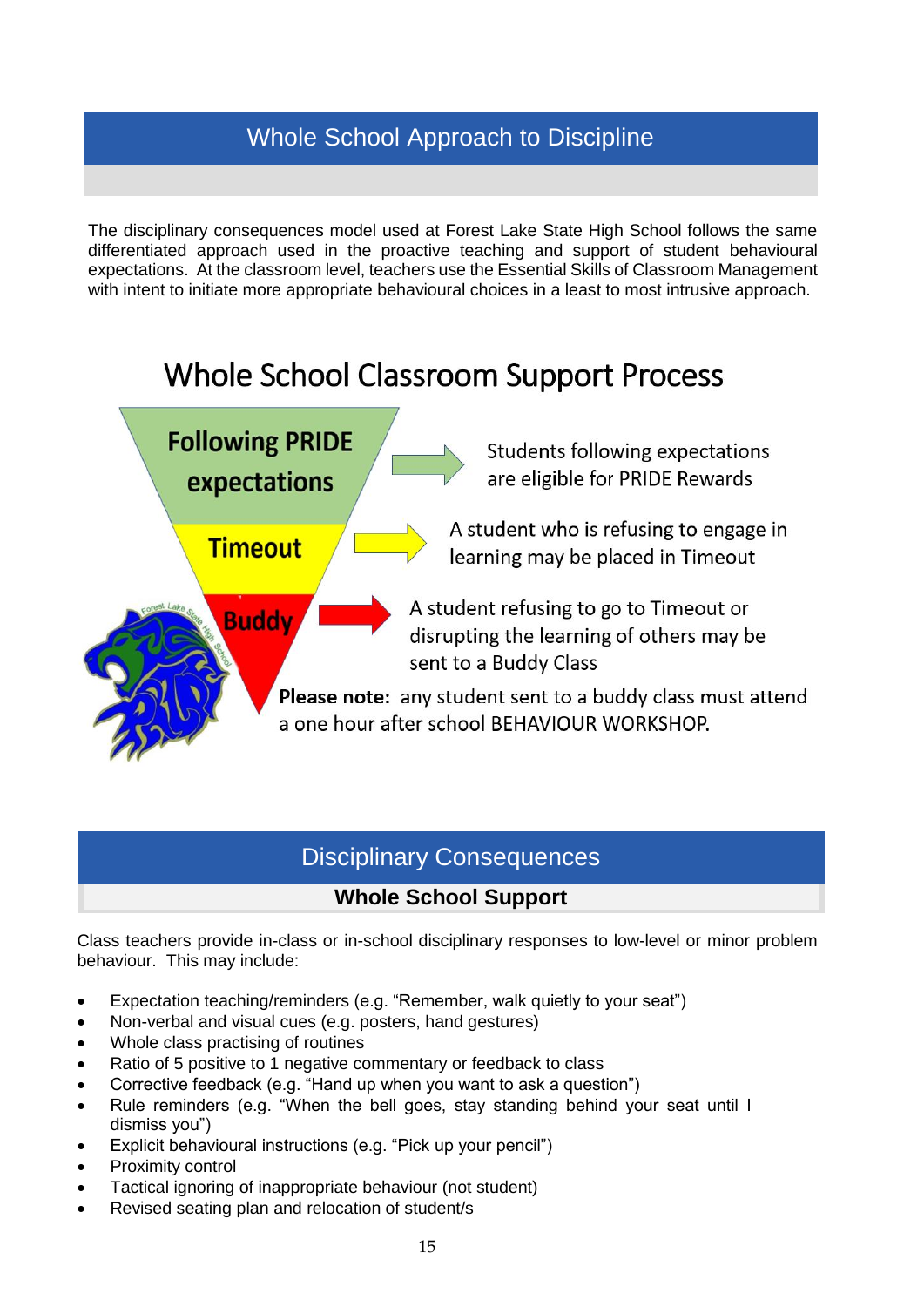- Individual positive reinforcement for appropriate behaviour
- Class wide incentives
- Reminders of incentives or class goals
- **Redirection**
- Low voice and tone for individual instructions
- Give 30 second 'take-up' time for student/s to process instruction/s
- Reduce verbal language
- Break down tasks into smaller chunks
- Provide positive choice of task order (e.g. "Which one do you want to start with?")
- Prompt student to take a break or time away in class
- Model appropriate language, problem solving and verbalise thinking process (e.g. "I'm not sure what is the next step, who can help me?")
- Provide demonstration of expected behaviour
- Peer consequence (e.g. corrective feedback to influential peer demonstrating same problem behaviour)
- Private discussion with student about expected behaviour
- Reprimand for inappropriate behaviour
- Warning of more serious consequences (e.g. removal from classroom)
- Time-Out
- **Buddy**
- <span id="page-15-0"></span>Detention

## **Targeted Support**

Class teacher is supported by other school-based staff/processes to address in-class problem behaviour. This may include:

- Functional Behaviour Assessment
- Individual student behaviour support strategies (e.g. Student behaviour plan)
- Targeted skills teaching in small group
- Lunchtime or after-school detention
- Behavioural contract
- Behaviour Workshop
- Counselling and guidance support
- Self-monitoring plan
- Check in / Check Out strategy
- Teacher coaching and debriefing
- Referral to Student Services Team for team based problem solving
- <span id="page-15-1"></span>Stakeholder meeting with parents and external agencies

#### **Intensive Support**

School leadership team work in consultation with Student Services Team to address persistent or ongoing serious problem behaviour. This may include:

- Functional Behaviour Assessment based individual support plan
- Complex case management and review
- Stakeholder meeting with parents and external agencies including regional specialists
- Temporary removal of student property (e.g. mobile phone)
- Short term suspension (up to 10 school days)
- Long term suspension (up to 20 school days)
- Charge related suspension (student has been charged with a serious criminal offence is suspended from school until the charge has been dealt with by the relevant justice authorities)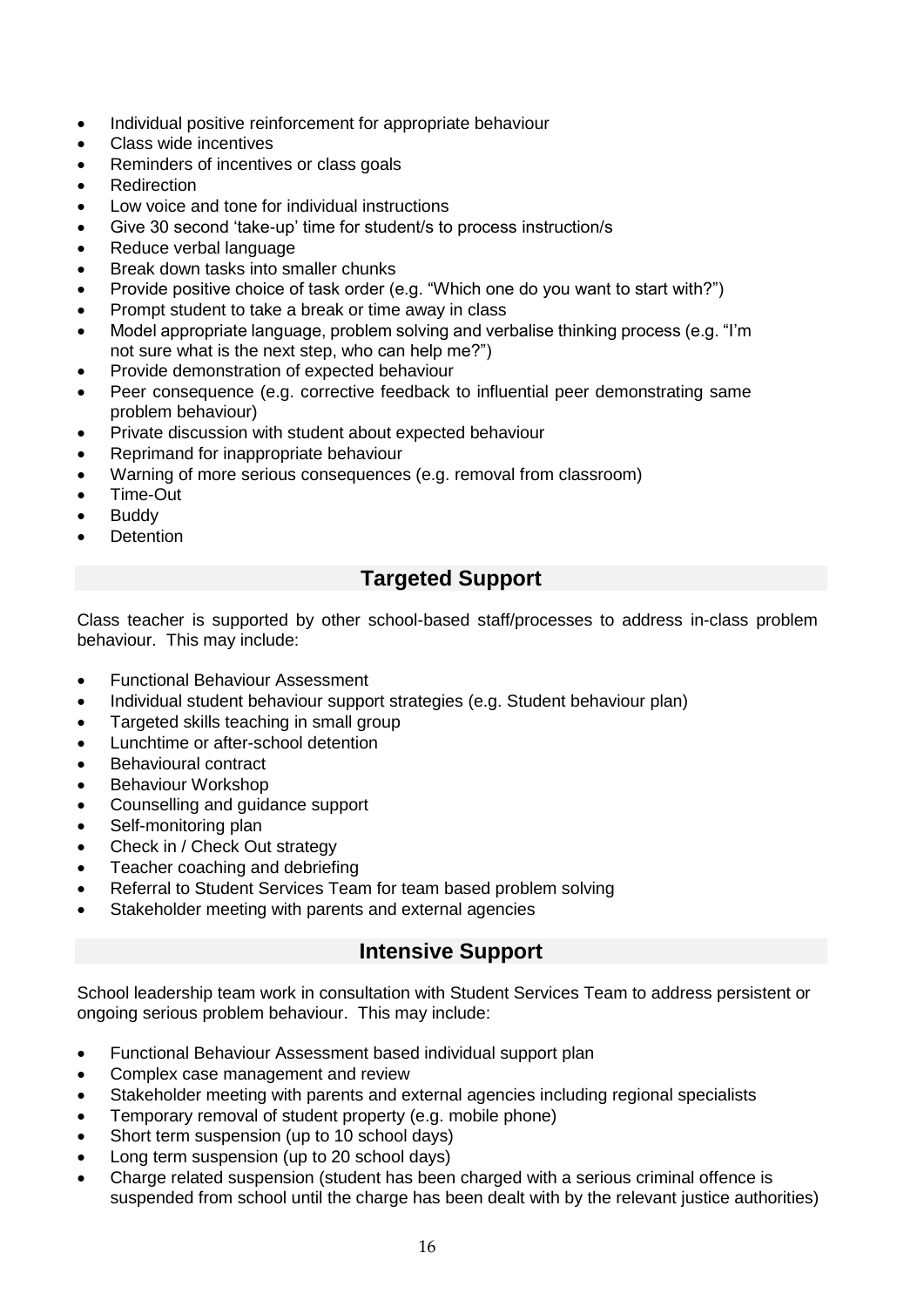- Suspension pending exclusion (student is suspended from school pending a decision by the Director-General or delegate (principal) about their exclusion from school)
- Exclusion (student is excluded from a particular state school site, a group of state schools or all state schools in Queensland for a defined period of time or permanently)
- <span id="page-16-0"></span>• Cancellation of enrolment for students older than compulsory school age who refuse to participate in the educational program provided at the school.

#### **Detentions**

The Principal, or Principal's delegate, may use detention as a consequence for disobedience, misconduct, or other breaches of school expectations. A detention may be held during school hours, out of school hours or on a non-school day.

A detention may be held during school hours, out of school hours or on non-school days for any student in Years 7-12. Decision making regarding a detention will include an assessment of the student's behaviour and the level of risk, as well as the individual circumstances of the student.

#### **For detention within school hours**

Parents may be notified by the Principal, or other teaching staff member, if a student is placed on detention. The normal school break time schedule will be observed for the student on detention however the student may not be permitted to converse with other students during the detention period. The student will be given the opportunity for food, toilet and rest breaks, as per normal school routine.

#### **For detentions issued for outside of school hours:**

A detention issued outside of school hours will be supervised and never be more than one hour after the end of the last scheduled class. The staff member will undertake a risk-assessment to ensure the safety of all students and staff. Student will have access to a toilet break in consultation with the supervising staff member. Parents will be informed at least 24 hours prior to the detention at which time they can negotiate a change of day if necessary.

Parent/s of a student who is required to attend a Behaviour Workshop due to being buddied from their regular class will receive a text notification – at least 24 hours prior to when the workshop is scheduled - indicating the date and time of the scheduled Behaviour Workshop. Parents are invited to contact the school to discuss alternative arrangements, within the parameters set by the school, if the proposed time is not convenient. Behaviour Workshops are facilitated by a member of the school leadership team.

All incidents resulting in detentions will be recorded in OneSchool so that this information can be used to inform future decisions. A risk assessment will be completed and a risk management plan developed in accordance with individual circumstances.

It is a parent's responsibility to arrange travel/supervision at the end of the detention period.

Student attendance at the detention will be recorded. If a student fails to attend a detention, this may be considered disobedience and the principal will decide on the appropriate course of action. Examples of consequences for non-compliance or non-attendance may be the implementation of a discipline improvement plan or suspension.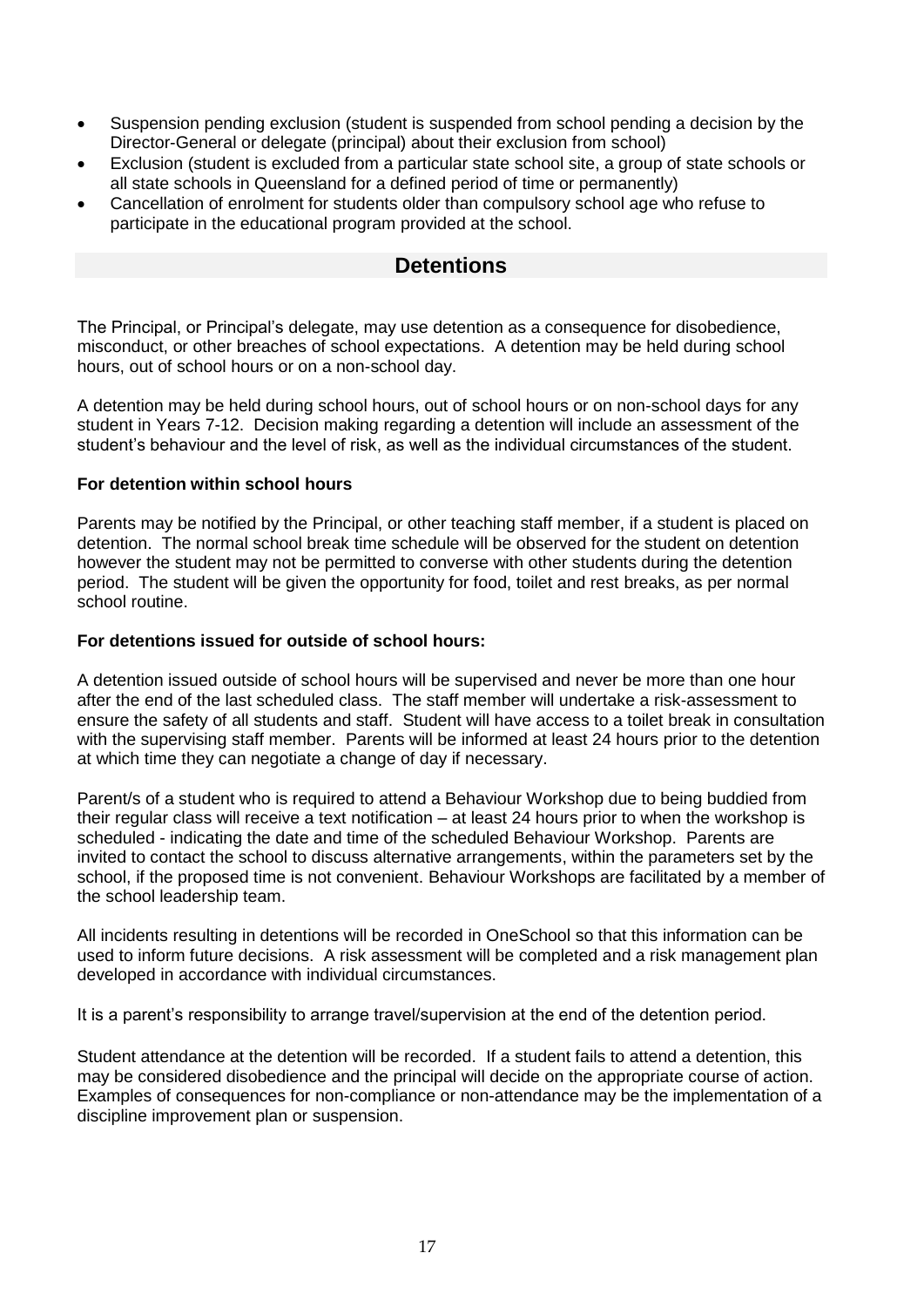#### **School Disciplinary Absences**

<span id="page-17-0"></span>A School Disciplinary Absence (SDA) is an enforced period of absence from attending a Queensland state school, applied by the Principal as a consequence to address poor student behaviour. There are four types of SDA:

- Short suspension (1 to 10 school days)
- Long suspension (11 to 20 school days)
- Charge-related suspension
- Exclusion (period of not more than one year or permanently).

At Forest Lake State High School, the use of any SDA is considered a very serious decision. It is typically only used by the Principal when other options have been exhausted or the student's behaviour is so serious that continued attendance at the school is considered a risk to the safety, learning or wellbeing of the school community.

Parents and students may appeal a long suspension, charge-related suspension or exclusion decision. A review will be conducted by the Director-General or their delegate, and a decision made within 40 school days to confirm, amend/vary or set aside the original SDA decision by the Principal.

The appeal process is a thorough review of all documentation associated with the SDA decision and provides an opportunity for both the school and the family to present their case in the matter. Time is afforded for collection, dissemination and response to the materials by both the school and the family. It is important that the purpose of the appeal is understood so that expectations are clear, and appropriate supports are in place to ensure students can continue to access their education while completing their SDA.

#### **Re-entry following suspension**

Students who are suspended from Forest Lake State High School are to attend a re-entry meeting on the day of their scheduled return to school with their parent/carer. The aim of the re-entry meeting is for school staff to set the student up for future success by reflecting on behaviour and setting goals for the future (refer to Appendix 1: Reflection sheet and re-entry contract.

## <span id="page-17-1"></span>Defining Behaviours

Forest Lake State High School seeks to ensure that responses to inappropriate or unacceptable behaviour are consistent and proportionate to the nature of the behaviour. Minor behaviours are recorded via IDWeb and OneSchool. Major and repeated minor behaviours are recorded on OneSchool.

When responding to behaviour incidents, the staff member determines if the problem behaviour is minor or major, with the following agreed understanding:

- Minor behaviour incidents are handled by staff members at the time it happens or referred to the relevant KLA Head of Department.
- Major behaviour incidents are referred directly to the school administration team.

Minor problem behaviours are those that: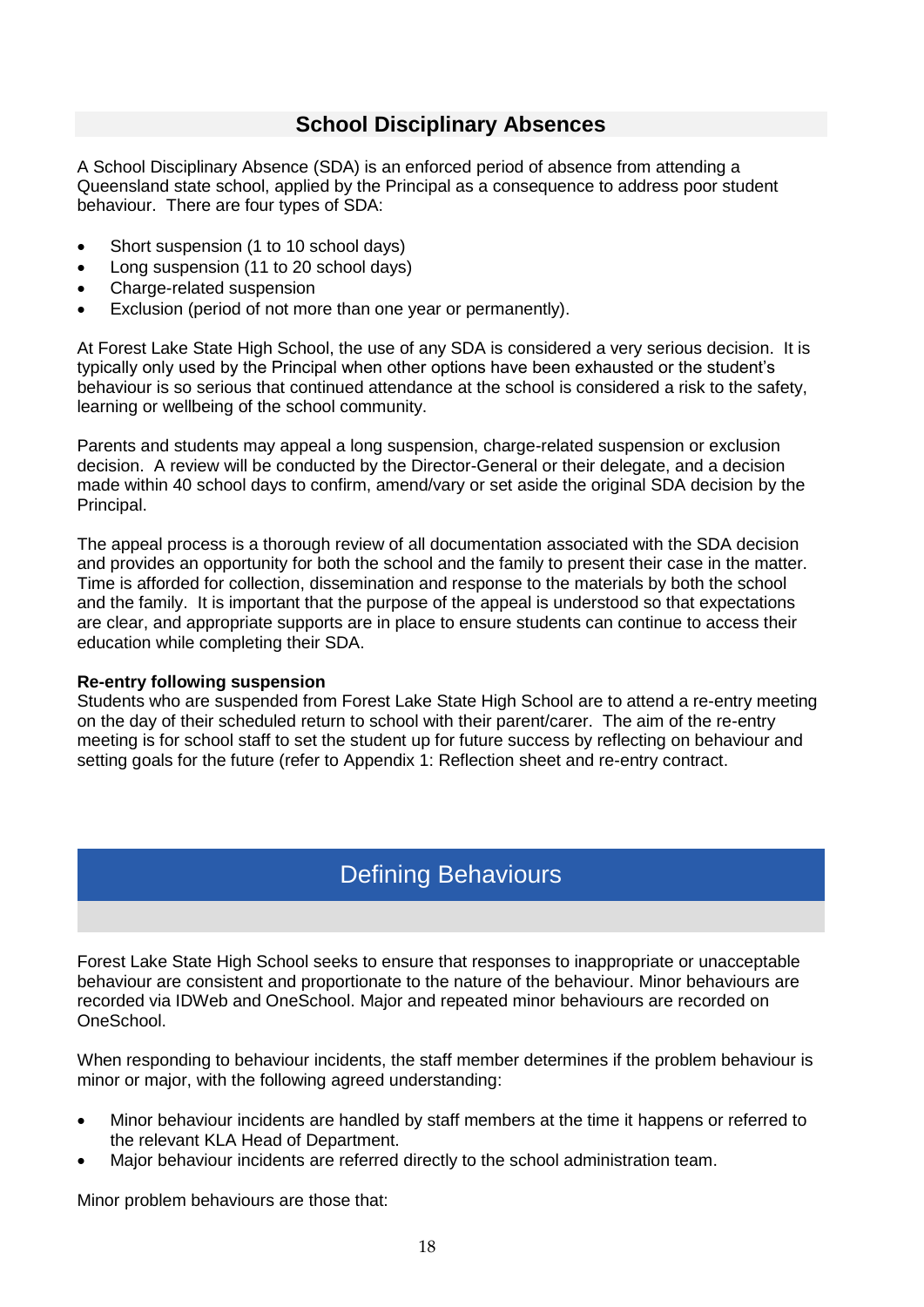- are minor breaches of the school rules and expectations
- do not seriously harm others or cause you to suspect that the student may be harmed
- do not violate the rights of others in any other serious way
- are not part of a pattern of inappropriate behaviours
- do not require involvement of specialist support staff or Administration.

Minor problem behaviours may result in the following consequences:

- a minor consequence logically connected to the inappropriate behaviour, such as complete removal from an activity or event for a specified period of time, partial removal (time away), individual meeting with the student, apology, restitution or detention for work completion.
	- a re-direction process where a staff member or HOD takes the student aside and:
		- o names the behaviour that student is displaying
		- o asks student to name expected school behaviour
		- o states and explains expected school behaviour if necessary
		- $\circ$  gives positive verbal acknowledgement for expected school behaviour
		- o Contact a parent to advise of the issue and seek support.

Major behaviours are those that may:

- significantly violate the rights of others
- put others/self at risk of harm
- require the involvement of school administration.
- Major behaviours may result in an immediate referral to school administration team because of their seriousness. When major unacceptable behaviour occurs, staff members calmly state the behaviour and remind the student of expected school behaviour. The staff member then escorts the student to administration office or, if in a class environment, sends for administration team assistance via a Red Card. A report of the student's behaviour is recorded on OneSchool.

Major unacceptable behaviours may result in the following consequences:

- Confiscation of item,
- time out.
- detention.
- loss of privilege,
- restitution.
- warning regarding future consequence for repeated or persistent inappropriate behaviour,
- referral to school-based support personnel.
- parent contact,
- referral to one of the school support services,
- discipline improvement plan.
- School Disciplinary Absence (suspension or proposal/recommendation for exclusion)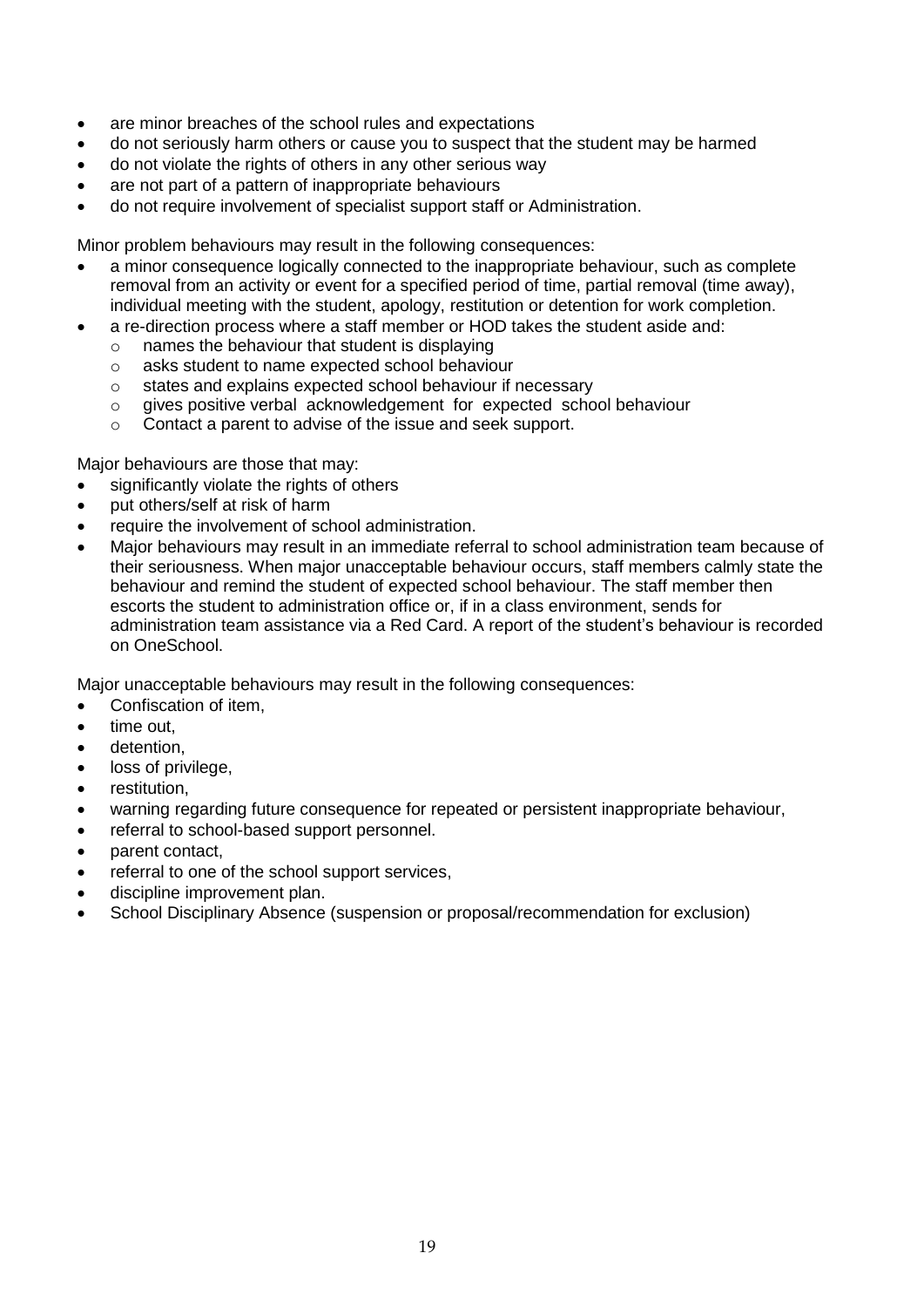The following table outlines examples of minor and major behaviour incidents. This table is not expected to cover all scenarios that may arise in our school.

|         | Area                                                                                 | <b>Minor</b>                                                                                                                                                                                                                                                                                             | <b>Major</b>                                                                                                                                                                                                                                                                                                                                                                                                                                                                                                                                                                                      |
|---------|--------------------------------------------------------------------------------------|----------------------------------------------------------------------------------------------------------------------------------------------------------------------------------------------------------------------------------------------------------------------------------------------------------|---------------------------------------------------------------------------------------------------------------------------------------------------------------------------------------------------------------------------------------------------------------------------------------------------------------------------------------------------------------------------------------------------------------------------------------------------------------------------------------------------------------------------------------------------------------------------------------------------|
|         | <b>Correct Attire</b>                                                                | School hat is not worn<br>in HPE, on oval at break times<br>$\circ$<br>Incorrect uniform<br>$\blacksquare$<br>footwear, socks, undershirts, non-school hat, jewellery,<br>$\circ$<br>jumpers                                                                                                             | Persistent non-compliance/disobedience/misconduct<br>refusal is repetitive, offensive, aggressive<br>$\circ$                                                                                                                                                                                                                                                                                                                                                                                                                                                                                      |
|         | Being in the<br><b>Right Place -</b><br><b>On Time</b>                               | <b>Lateness</b><br>lateness to school, after breaks<br>$\circ$<br>Not in the right place at the right time<br>purposefully lagging behind in transitions between<br>$\circ$<br>classes<br>Leaving class without permission                                                                               | Persistent non-compliance/disobedience/misconduct<br>refusal is repetitive, offensive, aggressive<br>Leaving class without permission<br>Leaving school without permission                                                                                                                                                                                                                                                                                                                                                                                                                        |
|         | Language<br>(verbal and<br>written) and<br>gestures<br>- Staff or<br><b>Students</b> | Inappropriate language (verbal or written) and gestures<br>$\blacksquare$<br>indirect - not swearing directly at individuals<br>$\circ$<br>direct - minor swearing, minor sexual comment<br>$\circ$<br><b>Disrespectful tone</b><br>$\blacksquare$<br><b>Verbal harassment</b><br>E.g. Taunts<br>$\circ$ | Persistent non-compliance/disobedience/misconduct<br>$\blacksquare$<br>refusal is repetitive, offensive, aggressive<br>$\circ$<br>Offensive language - verbal, written, electronically<br>٠.<br>explicit sexual comment<br>$\circ$<br><b>Aggressive language</b><br>swearing, threats - verbal, written, electronically<br>$\circ$<br>Inappropriate language/verbal abuse/directed profanity<br>explicit or persistent swearing directed at an individual<br>$\circ$<br>Threats against persons or property<br>٠.                                                                                 |
| espectt | Property-<br>School or<br><b>Personal</b>                                            | <b>Petty theft</b><br>٠<br>Pencil, pen, book<br>$\circ$<br>Minor graffiti<br>$\blacksquare$<br>pen scribbled on desk/wall<br>$\circ$<br>Lack of care for the environment<br>Littering, running through a garden<br>$\circ$<br>Having inappropriate items at school<br>$\blacksquare$                     | Persistent non-compliance/disobedience/misconduct<br>refusal is repetitive, offensive, aggressive<br>$\circ$<br>Stealing / major theft<br>٠<br>theft of a wallet<br>$\circ$<br>Wilful property damage<br>kicking glass doors, breaking IT hardware,<br>$\circ$<br>Vandalism<br>graffiti with paint/permanent marker, scratching computer monitors<br>$\circ$<br>Having offensive items at school<br>$\blacksquare$<br>pornographic material<br>$\circ$<br>Possession of weapons or drugs and/or drug paraphernalia<br>٠<br>Possession of knives, possession and/or use of cigarettes/e-cigarettes |
|         | <b>Physical</b><br>$Content -$<br><b>Staff or</b><br><b>Students</b>                 | Inappropriate physical contact<br>pushing and shoving<br>$\circ$<br>Inappropriate sexual contact<br>holding hands, hugging<br>$\circ$                                                                                                                                                                    | Persistent non-compliance/disobedience/misconduct<br>$\blacksquare$<br>refusal is repetitive, offensive, aggressive<br>$\circ$<br>Inciting/encouraging physical aggression<br>attendance, recording and or distributing images<br>$\circ$                                                                                                                                                                                                                                                                                                                                                         |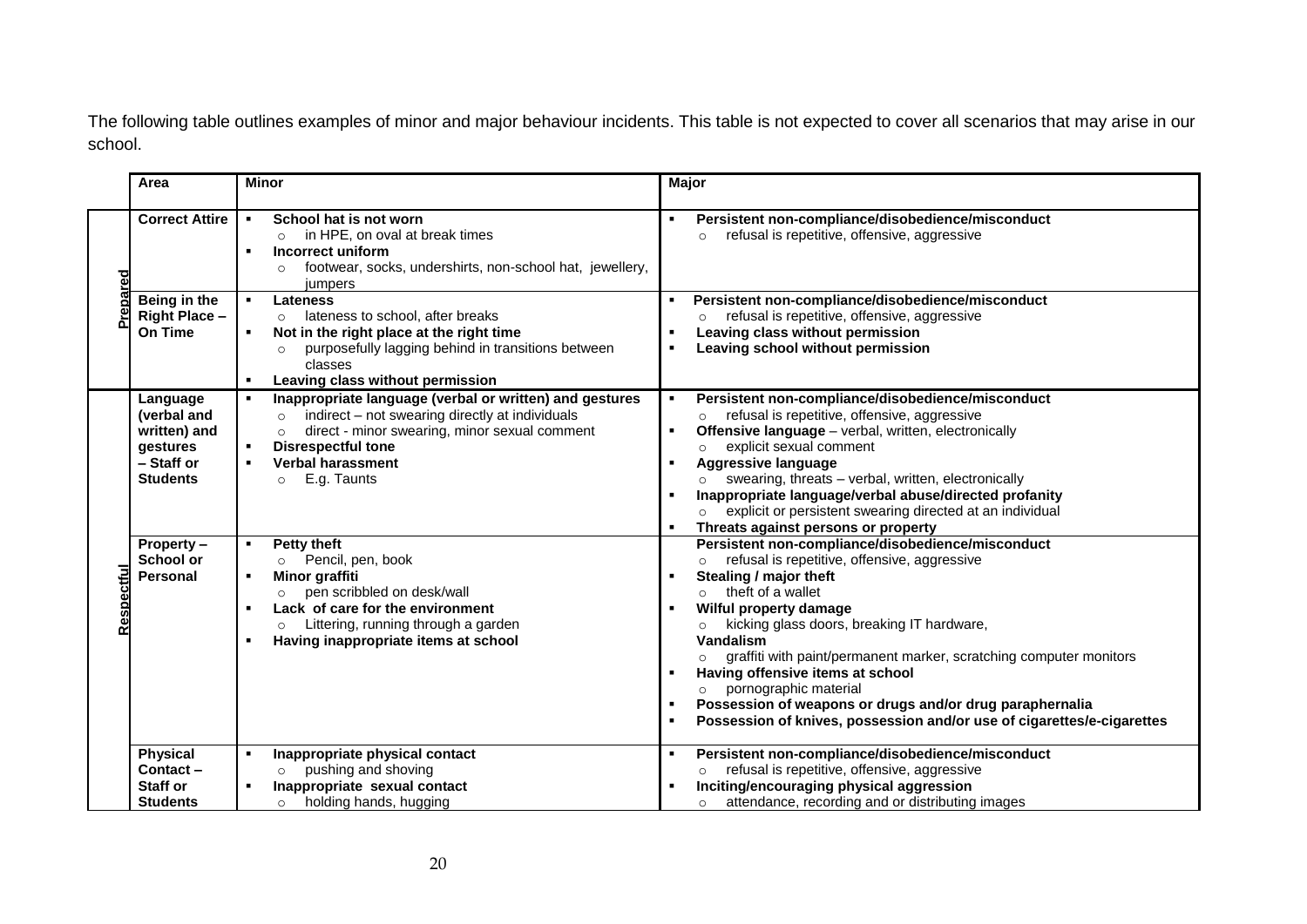| Area                                                                                                               | <b>Minor</b>                                                                                                                                                                                                                                                                                                                                                                                  | Major                                                                                                                                                                                                                                                                                                                                                                                                                                                                                                                                                                                                                                                                                                                                                                                                                                                                                                                                                                                                                                                                                                                                                                                                                                                        |
|--------------------------------------------------------------------------------------------------------------------|-----------------------------------------------------------------------------------------------------------------------------------------------------------------------------------------------------------------------------------------------------------------------------------------------------------------------------------------------------------------------------------------------|--------------------------------------------------------------------------------------------------------------------------------------------------------------------------------------------------------------------------------------------------------------------------------------------------------------------------------------------------------------------------------------------------------------------------------------------------------------------------------------------------------------------------------------------------------------------------------------------------------------------------------------------------------------------------------------------------------------------------------------------------------------------------------------------------------------------------------------------------------------------------------------------------------------------------------------------------------------------------------------------------------------------------------------------------------------------------------------------------------------------------------------------------------------------------------------------------------------------------------------------------------------|
| <b>Movement</b>                                                                                                    | Running - unsafe manner/unsafe area                                                                                                                                                                                                                                                                                                                                                           | Serious physical aggression<br>pushing and shoving with intent to harm<br>$\circ$<br>sack whacking, mooning<br>$\circ$<br><b>Physical abuse</b><br>$\blacksquare$<br>fighting, punching, kicking,<br>$\circ$<br>Possession and/or use, including threatened use, of dangerous items or<br>weapons<br>Possession and/or use of knives<br><b>Offensive sexual contact</b><br>kissing, groping, sexual relations<br>$\circ$<br><b>Engaging in smoking/vaping</b>                                                                                                                                                                                                                                                                                                                                                                                                                                                                                                                                                                                                                                                                                                                                                                                                |
| Around<br><b>School</b>                                                                                            | on concrete, around buildings, in stairwells<br>$\circ$<br>Riding scooter/skateboard/bike in school grounds                                                                                                                                                                                                                                                                                   | Persistent non-compliance/disobedience/misconduct<br>refusal is repetitive, offensive, aggressive<br>$\circ$                                                                                                                                                                                                                                                                                                                                                                                                                                                                                                                                                                                                                                                                                                                                                                                                                                                                                                                                                                                                                                                                                                                                                 |
| The right to<br>feel safe                                                                                          | Minor bullying / harassment<br>$\blacksquare$<br>o Incidental name calling, excluding others                                                                                                                                                                                                                                                                                                  | Major bullying / harassment<br>physical, repeated verbal or social harassment/abuse<br>$\circ$<br>Being bystander to bullying/fighting<br><b>Cyber bullying</b>                                                                                                                                                                                                                                                                                                                                                                                                                                                                                                                                                                                                                                                                                                                                                                                                                                                                                                                                                                                                                                                                                              |
| <b>Mobile</b><br>communicati<br>on devices<br>including<br>mobile<br>phones,<br>iPods,<br>cameras,<br>laptops etc. | Mobile phone sighted or heard for the purpose of<br>$\blacksquare$<br>phoning, texting, photographing or social media<br>communication in any part of the school, at any time,<br>without authorisation<br>Camera, at any time, without authorisation<br>$\blacksquare$<br>Mobile devices capable of playing music used in<br>$\blacksquare$<br>classrooms without prior authorisation of HOD | Persistent non-compliance/disobedience/misconduct<br>persistent use of headphones to play music without authorisation in class<br>$\circ$<br>or playground<br>refusal to hand over confiscated items is repetitive, offensive, aggressive<br>$\circ$<br>Refusal to hand over device when instructed within classroom or in<br>$\circ$<br>playground<br><b>Privacy violations</b><br>taking a photo or recording an image/s and/or forwarding or uploading the<br>$\circ$<br>image to other individuals and/or social media sites without permission of<br>school staff<br>recording private conversations, ordinary school activities (apart from social<br>$\circ$<br>functions like graduation ceremonies on approval) or violent, illegal or<br>embarrassing matter<br>Denigration of students/staff using electronic devices or media<br>using the internet including social networking sites to make inappropriate,<br>$\circ$<br>denigrating or derogatory comments about students/staff/school<br>Cyberbullying<br>Bringing the school into disrepute<br>Inappropriate use of personal technology devices or social networking<br>sites, which impacts on the good order and management of the school<br>using or defacing the school logo<br>$\circ$ |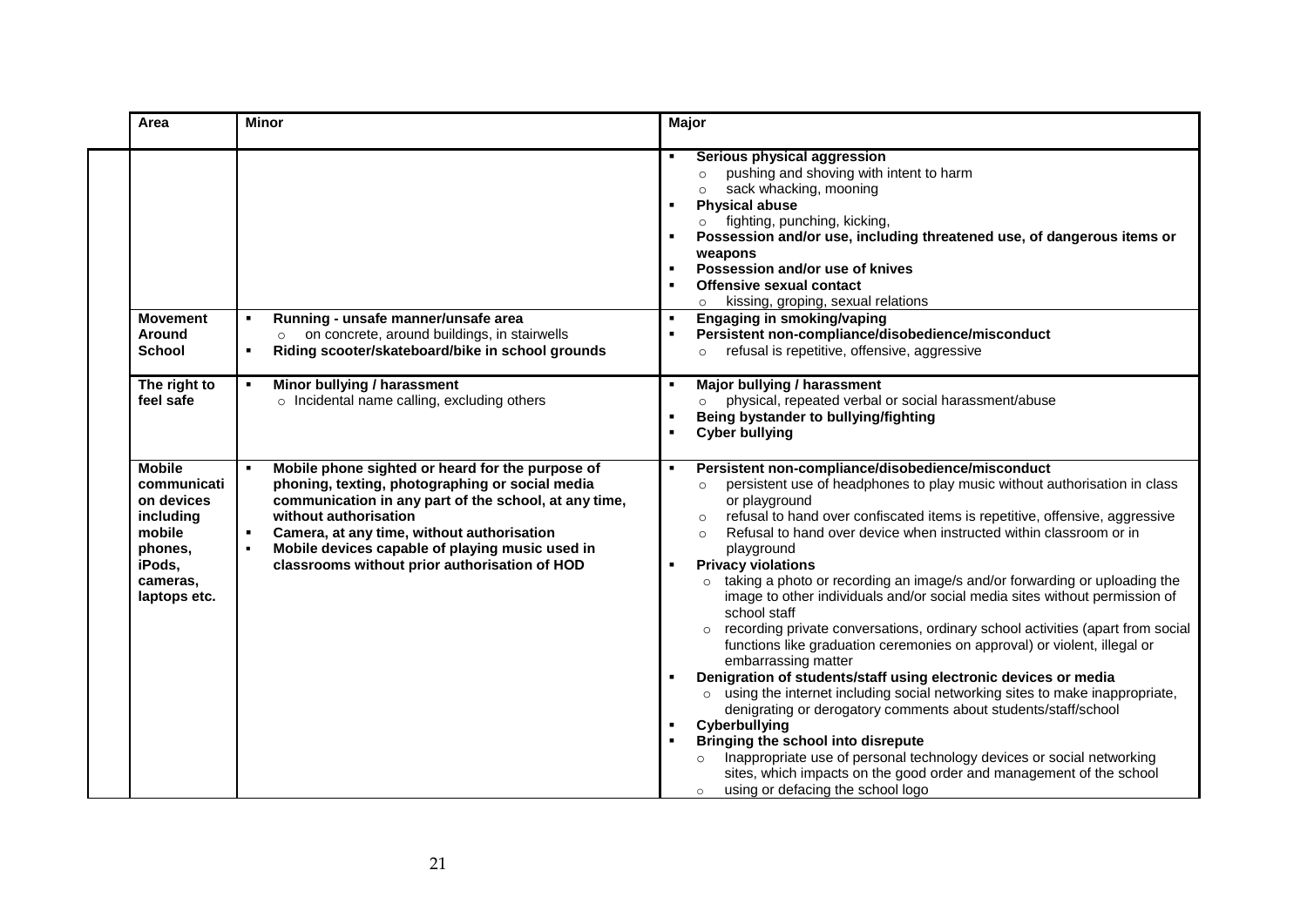|           | Area                                                                 | <b>Minor</b>                                                                                                                                                                                                                                                                                                                                                                                                                                                                                                                            | <b>Major</b>                                                                                                                                                                                                                                                                                                                                                                                                                                                                                                                                                                                                                                                                                                 |
|-----------|----------------------------------------------------------------------|-----------------------------------------------------------------------------------------------------------------------------------------------------------------------------------------------------------------------------------------------------------------------------------------------------------------------------------------------------------------------------------------------------------------------------------------------------------------------------------------------------------------------------------------|--------------------------------------------------------------------------------------------------------------------------------------------------------------------------------------------------------------------------------------------------------------------------------------------------------------------------------------------------------------------------------------------------------------------------------------------------------------------------------------------------------------------------------------------------------------------------------------------------------------------------------------------------------------------------------------------------------------|
|           | In the<br><b>Community</b>                                           | Misbehaviour on a school bus<br>$\blacksquare$<br>pushing, swearing, littering<br>$\circ$<br>Misbehaviour in a public place<br>$\blacksquare$<br>pushing, swearing, littering<br>$\circ$<br>*Managed by Staff if supervising/witnessed whilst in loco-<br>parentis<br>*Referred to HOD/Admin if complaint from member of<br>$\blacksquare$<br>the public                                                                                                                                                                                | Having/sharing pornography on a phone<br>$\circ$<br>Misbehaviour in a public place bringing the school into disrepute in the<br>community<br>inciting/encouraging aggression - videoing and/or distributing images of<br>$\circ$<br>inappropriate behaviour<br>Persistent non-compliance/disobedience/misconduct<br>o refusal is repetitive, offensive, aggressive<br>Major bullying/harassment<br>$\blacksquare$<br>o physical or verbal harassment, abuse<br><b>Physical abuse</b><br>o punching, kicking, use of a weapon<br>Smoking/vaping/ drinking alcohol in school uniform<br>Possession or selling of drugs<br>Being a bystander in such a way as to support/encourage inappropriate<br>behaviours. |
|           | Lunchtimes<br>&<br><b>Before/After</b><br><b>School</b><br>behaviour | Incorrect use of equipment/facilities<br>$\blacksquare$<br>kicking a football in a crowded area/on cement, jumping<br>$\circ$<br>railings/stairs<br><b>Playing banned games</b><br>٠<br>e.g. manhunt<br>$\circ$<br><b>Misuse of toilets</b><br>$\blacksquare$<br>litter of toilet paper/hand towels<br>$\circ$<br><b>Entering out of bounds areas</b><br>$\blacksquare$<br><b>Throwing items</b><br>$\blacksquare$<br>o rocks, sticks, paper planes                                                                                     | Persistent non-compliance/disobedience/misconduct<br>refusal is repetitive, offensive, aggressive<br>$\circ$<br>Major bullying/harassment<br>physical or verbal harassment/abuse<br>$\circ$<br><b>Blatant disrespect</b><br>offensive/aggressive language<br>$\circ$<br>Major defiance<br>٠<br>refusal to follow reasonable request with blatant disrespect<br>Throwing items with intent to harm<br>rocks, sticks, tools, water bombs<br>$\circ$                                                                                                                                                                                                                                                            |
| Dedicated | <b>Class Tasks</b><br>&<br>Assessment                                | Not completing set tasks that are at an appropriate level<br>$\blacksquare$<br>Refusing to work - verbal or physical<br><b>Failure to submit assessment</b><br>л.<br><b>Truancy</b><br>$\blacksquare$<br>Minor cheating or plagiarism<br>$\blacksquare$<br>$\circ$ in class tasks<br>Minor disruption to class<br>٠<br>talking, moving out of seat, touching others<br>$\circ$<br><b>Minor defiance</b><br>$\blacksquare$<br>refusal to move seat, refusal to stop talking, backchat<br>$\circ$<br>Arriving late to a lesson<br>$\circ$ | Persistent non-compliance/disobedience/misconduct<br>$\blacksquare$<br>refusal is repetitive, offensive, aggressive<br>$\circ$<br><b>Blatant disrespect</b><br>offensive/aggressive language<br>$\circ$<br><b>Major disruption to class</b><br>fighting, physical or verbal aggression / abuse<br>$\circ$<br><b>Significant or Persistent truancy</b><br>Major cheating or plagiarism<br>in assessment and exams<br>$\cap$<br><b>Major defiance</b><br>٠.<br>refusal to follow reasonable request with blatant disrespect<br>$\circ$                                                                                                                                                                         |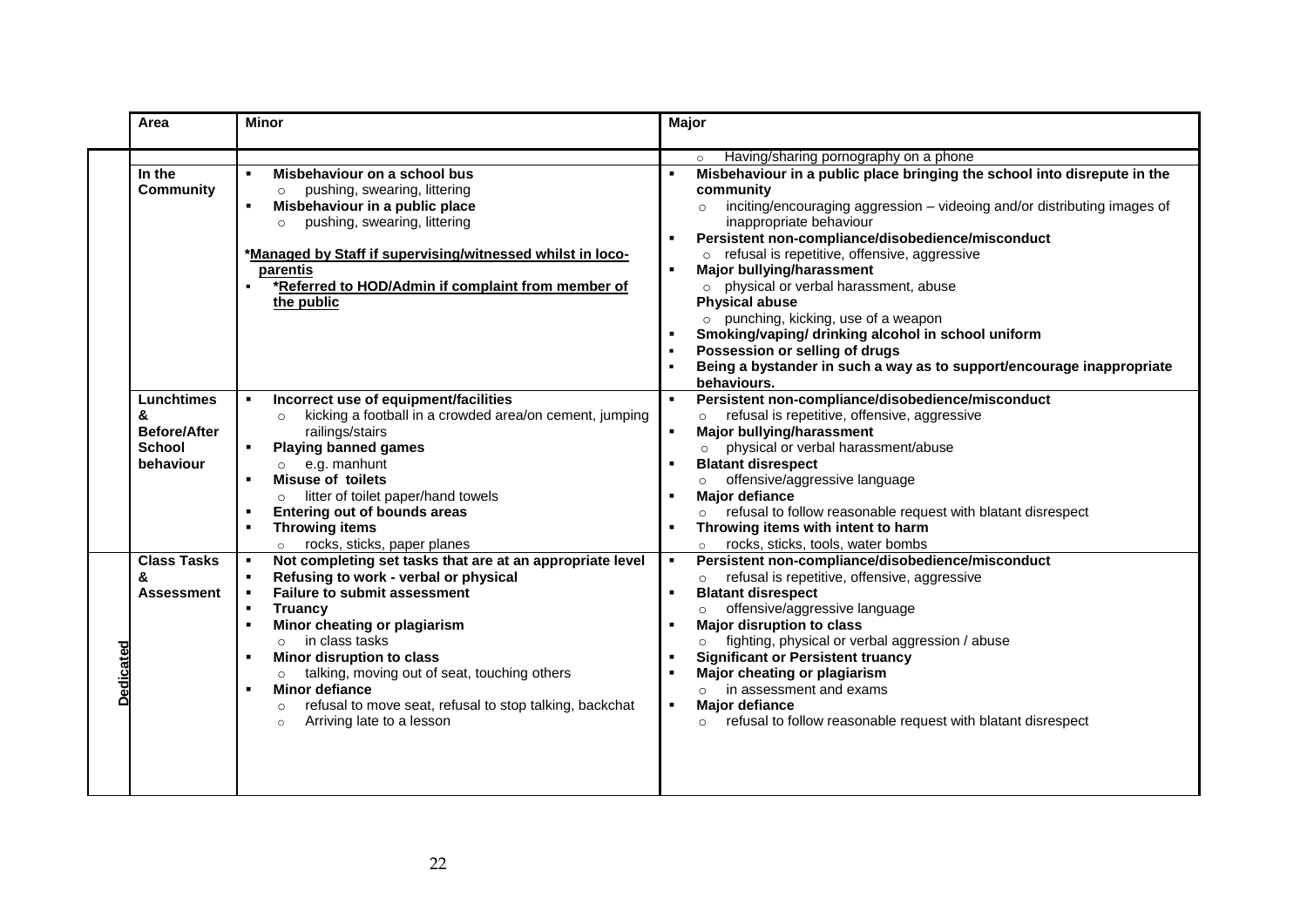|       | Area                                                 | <b>Minor</b>                                                                                                                                                                                                                                                                                                                            | <b>Major</b>                                                                                                                                                                                                                           |
|-------|------------------------------------------------------|-----------------------------------------------------------------------------------------------------------------------------------------------------------------------------------------------------------------------------------------------------------------------------------------------------------------------------------------|----------------------------------------------------------------------------------------------------------------------------------------------------------------------------------------------------------------------------------------|
| cated | <b>Following</b><br><b>Instructions</b>              | Low intensity failure to respond to adult request<br>selective silence, refusal to move<br>Non compliance<br>refusal to hand over confiscated items<br>Minor defiance<br>refusal to follow a reasonable request, refusal to move<br>$\circ$<br>seat, refusal to stop talking/backchat<br>Failure to complete a detention-first instance | Persistent non-compliance/disobedience/misconduct<br>refusal is repetitive, offensive, aggressive<br>Persistent failure to complete detention                                                                                          |
|       | Accept<br><b>Outcomes</b><br>for<br><b>Behaviour</b> | <b>Minor dishonesty</b><br>л<br>not accepting responsibility for witnessed actions or<br>$\circ$<br>language                                                                                                                                                                                                                            | <b>Major dishonesty</b><br>not accepting responsibility for witnessed bullying, physical aggression or<br>theft                                                                                                                        |
|       | <b>Other</b>                                         | Misuse of internet or school network<br>л<br>gaming, inappropriate emails to staff or students<br>Chewing gum<br>Breaches of Workplace Health & Safety Act                                                                                                                                                                              | Persistent non-compliance/disobedience/misconduct<br>refusal is repetitive, offensive, aggressive<br>Possession, use or selling of drugs / drug paraphernalia<br><b>Cyberbullying</b><br>Criminal misuse of internet or school network |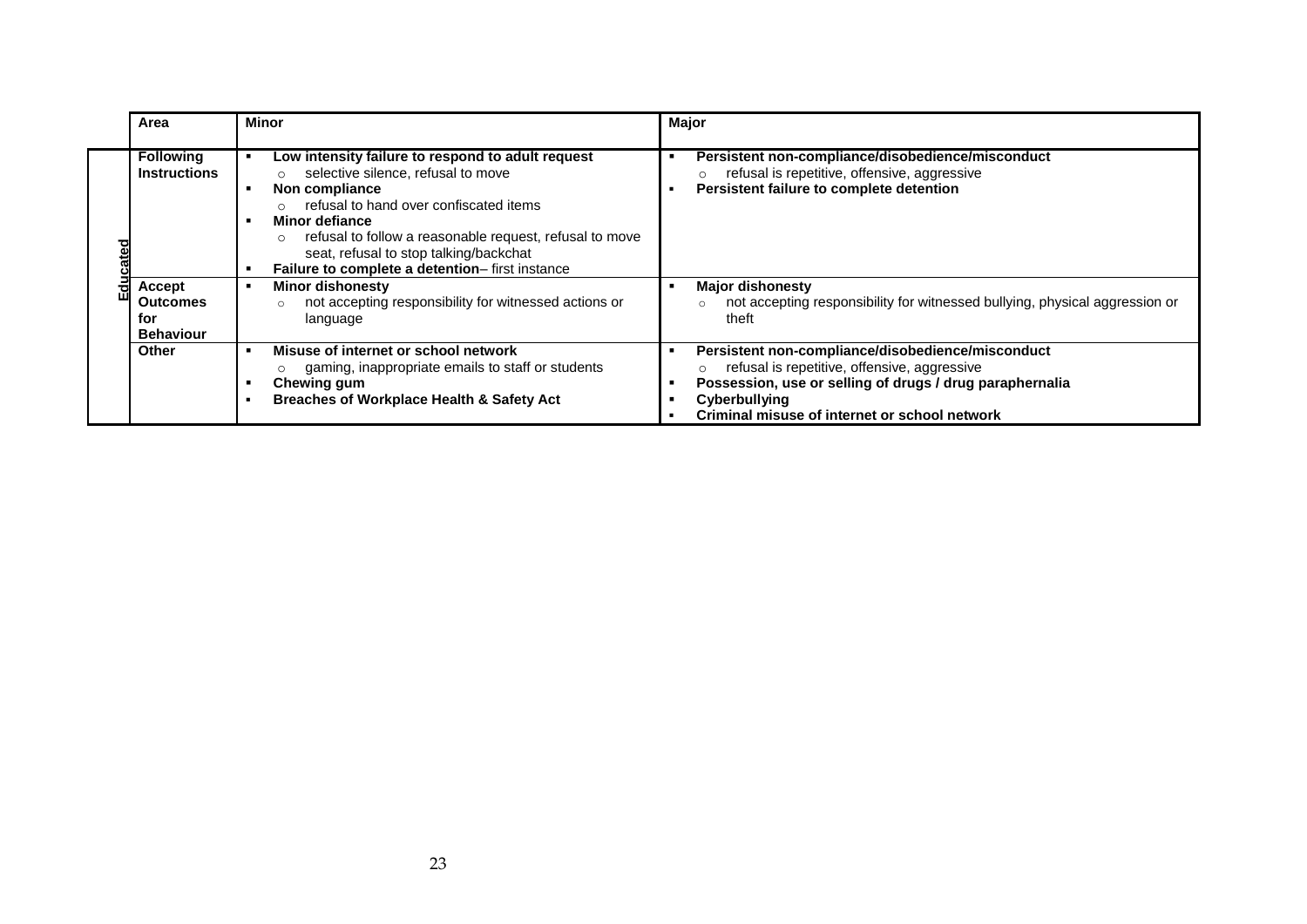## <span id="page-23-0"></span>School Policies

Forest Lake State High School has tailored school discipline policies designed to ensure students, staff and visitors work cooperatively to create and maintain a supportive and safe learning environment. Please ensure that you familiarise yourself with the responsibilities for students, staff and visitors outlined in the following policies:

- Temporary removal of student property
- Use of mobile phones and other devices by students
- Preventing and responding to bullying
- Appropriate use of social media

#### **Temporary removal of student property**

<span id="page-23-1"></span>The removal of any property in a student's possession may be necessary to promote the caring, safe and supportive learning environment of the school, to maintain and foster mutual respect between all state school staff and students. The Temporary removal of student property by school staff procedure outlines the processes, conditions and responsibilities for state school principals and school staff when temporarily removing student property.

In determining what constitutes a reasonable time to retain student property, the principal or state school staff will consider:

- the condition, nature or value of the property
- the circumstances in which the property was removed
- the safety of the student from whom the property was removed, other students or staff members
- good management, administration and control of the school.

The Principal or state school staff determine when the temporarily removed student property can be returned, unless the property has been handed to the Queensland Police Service.

The following items are explicitly prohibited at Forest Lake State High School and will be removed if found in a student's possession:

- illegal items or weapons (e.g. guns, knives\*, throwing stars, brass knuckles, chains)
- imitation guns or weapons
- potentially dangerous items (e.g. blades, rope)
- drugs\*\* (including tobacco)
- alcohol
- aerosol deodorants or cans (including spray paint)
- explosives (e.g. fireworks, flares, sparklers)
- flammable solids or liquids (e.g. fire starters, mothballs, lighters)
- poisons (e.g. weed killer, insecticides)
- inappropriate or offensive material (e.g. racist literature, pornography, extremist propaganda).

\* No knives of any type are allowed at school, including flick knives, ballistic knives, sheath knives, push daggers, trench knives, butterfly knives, star knives, butter knives, fruit knives or craft knives, or any item that can be used as a weapon, for example a chisel. Knives needed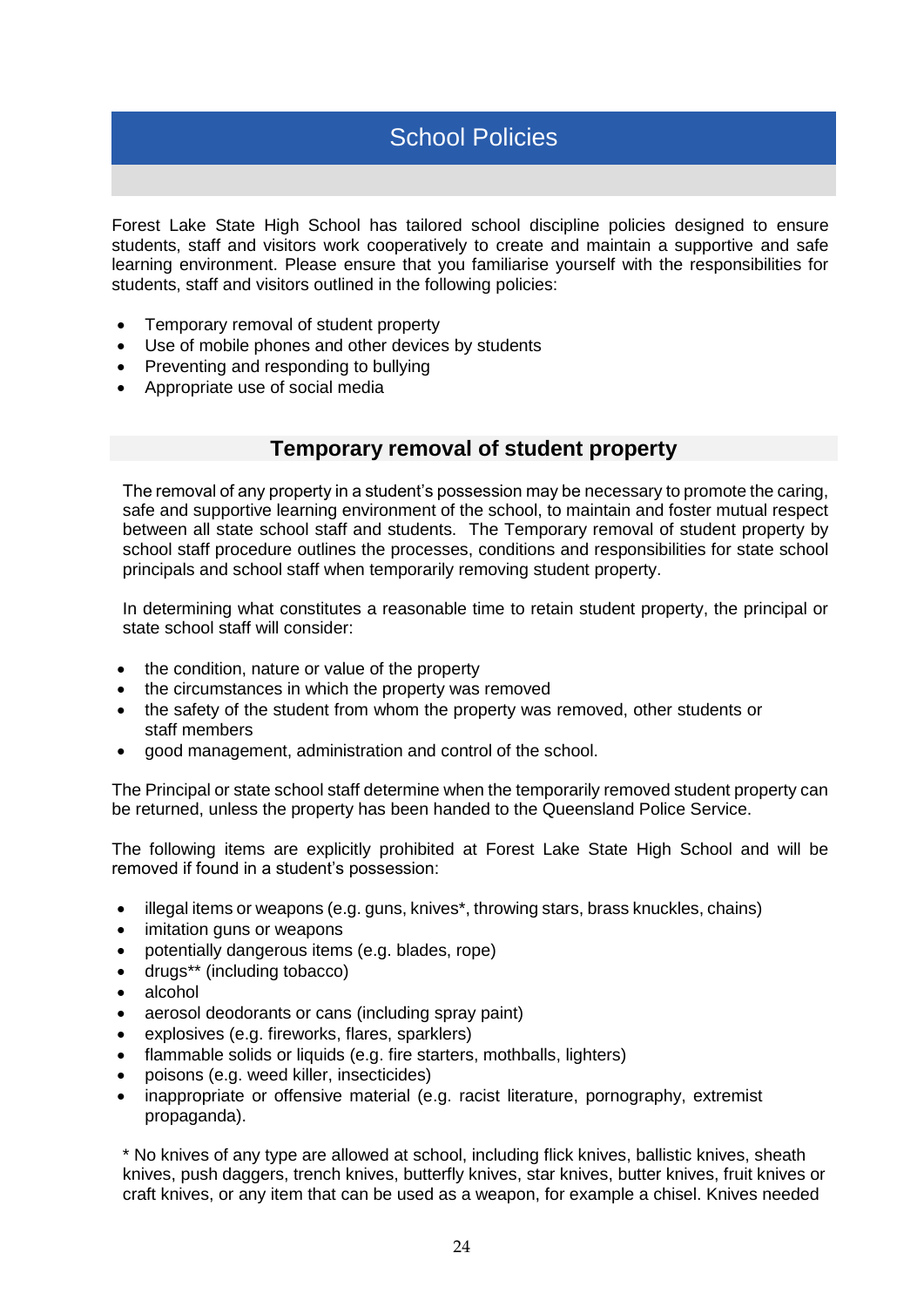for school activities will be provided by the school, and the use of them will be supervised by school staff. In circumstances where students are required to have their own knives or sharp tools for particular subjects or vocational courses, the school will provide information about the procedures for carrying and storing these items at school.

\*\* The administration of medications to students by school staff is only considered when a prescribing health practitioner has determined that it is necessary or when there is no other alternative in relation to the treatment of a specific health need. Schools require medical authorisation to administer any medication to students (including over-the-counter medications such as paracetamol or alternative medicines).

#### **Responsibilities**

**State school staff** at Forest Lake State High School:

- do not require the student's consent to search school property such as lockers, desks or laptops that are supplied to the student through the school;
- may seize a student's bag where there is suspicion that the student has a dangerous item (for example, a knife) in their school bag, prior to seeking consent to search from a parent or calling the police;
- consent from the student or parent is required to examine or otherwise deal with the temporarily removed student property. For example, staff who temporarily remove a mobile phone from a student are not authorised to unlock the phone or to read, copy or delete messages stored on the phone;
- there may, however, be emergency circumstances where it is necessary to search a student's property without the student's consent or the consent of the student's parents (e.g. to access an EpiPen for an anaphylactic emergency);
- consent from the student or parent is required to search the person of a student (e.g. pockets or shoes). If consent is not provided and a search is considered necessary, the police and the student's parents should be called to make such a determination.

#### **Parents** of students at Forest Lake State High School

- ensure your children do not bring property onto schools grounds or other settings used by the school (e.g. camp, sporting venues) that:
	- o is prohibited according to the Forest Lake State High School Student Code of Conduct
	- $\circ$  is illegal
	- o puts the safety or wellbeing of others at risk
	- o does not preserve a caring, safe, supportive or productive learning environment o does not maintain and foster mutual respect;
- collect temporarily removed student property as soon as possible after they have been notified by the Principal or state school staff that the property is available for collection.

#### **Students** of Forest Lake State High School

- do not bring property onto school grounds or other settings used by the school (e.g. camp, sporting venues) that:
	- $\circ$  is prohibited according to the Forest Lake State High School Code of Conduct
	- $\circ$  is illegal
	- o puts the safety or wellbeing of others at risk
	- $\circ$  does not preserve a caring, safe, supportive or productive learning environment
	- o does not maintain and foster mutual respect;
- collect their property as soon as possible when advised by the Principal or state school staff it is available for collection.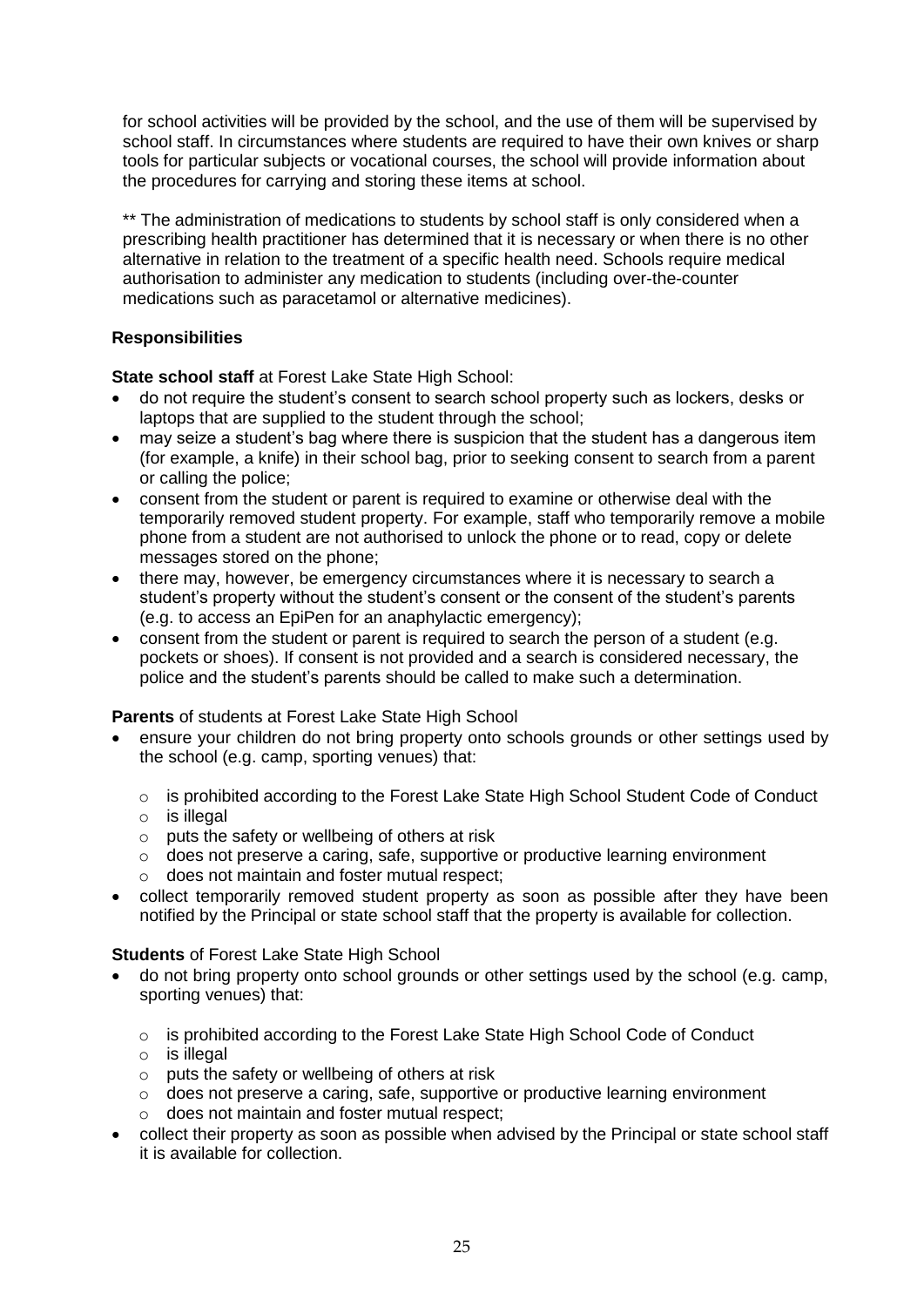#### **Electronic Devices Policy Including Mobile Phones and Personal Electronic Devices Appropriate use of Social Media**

- <span id="page-25-2"></span><span id="page-25-1"></span><span id="page-25-0"></span>1. Use of devices is to be in accordance with the PRIDE expectations.
- 2. All communication in school hours between students and their parents/caregivers must be done through the school office.
- 3. Devices must be switched off and not used during the school day unless a teacher has given permission for the device to be used for learning. If a student is found using a device without teacher permission the teacher will confiscate the device. Confiscated devices can be collected:
	- First offence from the student window at the office at the end of the day;
	- Subsequent offences the device will need to be collected from school by a parent/carer.
- 4. Students are to use the school Wi-Fi, not mobile data for all activities.
- 5. Devices are not to be used to harass or threaten others in any way (e.g. voice, text, images).
- 6. Devices are not permitted to be used during supervised assessment activities unless specifically allowed in the assessment conditions.
- 7. Students, while under the authority of the school, are forbidden to take photographs, record sound or record video without teacher permission.
- 8. In the interests of privacy and safety and to protect the school's image, students are not to publish images, video or audio of anyone that identifies them as a member of the Forest Lake State High School community.
- 9. The school may take disciplinary action against a student irrespective of whether a breach of this policy occurs during or outside of school hours.
- 10. Students are to follow the following strategies for use of social media so that it is positive and does not impact on learning or the school's reputation:
	- Before posting online, ask yourself if the community or individual really need to know. Is it relevant, positive and helpful?
	- Remember that what you post online is a direct reflection of who you are. People will potentially form lasting opinions of you based on what you post online.
	- Be a good role model. If things get heated online consider logging out and taking a few moments to relax and think. Hasty, emotive responses could inflame situations unnecessarily.
	- Be mindful when commenting, try to keep general and avoid posting anything that could identify individuals.
- 11. Avoid possible civil or criminal ramifications of online commentary by respecting the privacy of others and behaving online as you are expected to in person.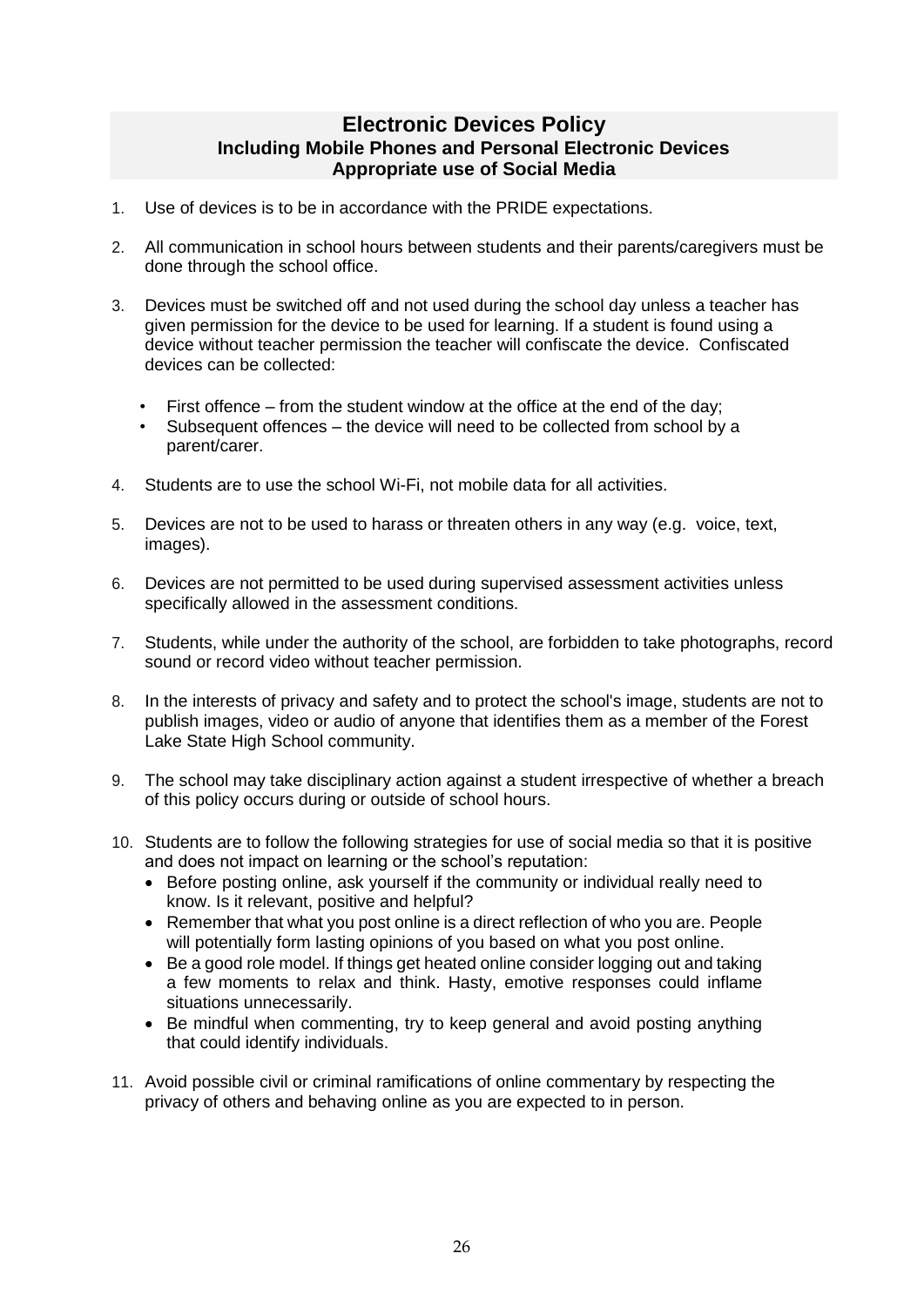## **Respectful Relationships Policy: Procedures for preventing and responding to bullying**

<span id="page-26-1"></span><span id="page-26-0"></span>Forest Lake State High School strives to create positive, predictable environments for all students at all times of the day. The disciplined teaching environment that we are creating is essential to:

- achieving overall school improvement, including the effectiveness and efficiency of our student support procedures
- raising achievement and attendance
- promoting equality and diversity and
- ensuring the safety and well-being of all members of the school community.
- 1. The national definition of bullying for Australian schools says:

*Bullying is an ongoing misuse of power in relationships through repeated verbal, physical and/or social behaviour that causes physical and/or psychological harm. It can involve an individual or a group misusing their power over one or more persons. Bullying can happen in person or online, and it can be obvious (overt) or hidden (covert). Bullying of any form or for any reason can have long-term effects on those involved, including bystanders.*

Single incidents and conflict or fights between equals, whether in person or online, while not defined as bullying will still be followed up and actioned according to this plan.

- 2. There is no place for bullying in Forest Lake State High School. Research indicates that both those being bullied and those who bully are at risk for behavioural, emotional and academic problems. These outcomes are in direct contradiction to our school community's goals and efforts for supporting all students.
- 3. Bullying behaviours that will not be tolerated at Forest Lake State High School include name-calling, taunting, mocking, making offensive comments, kicking, hitting, pushing, taking belongings, inappropriate text messaging, sending offensive or degrading images by phone or internet, producing offensive graffiti, gossiping, excluding people from groups, and spreading hurtful and untruthful rumours. Bullying may be related to:
	- race, religion or culture
	- disability
	- appearance or health conditions
	- sexual orientation
	- sexist or sexual language
	- young carers or children in care.

At Forest Lake State High School there is broad agreement among students, staff and parents what bullying is and that it is observable and measurable behaviour.

#### **Rationale**

- 4. Research indicates that many problem behaviours are peer-maintained. That is, peers react to bullying in ways that may increase the likelihood of it occurring again in the future. Reactions include joining in, laughing, or simply standing and watching, rather than intervening to help the person being bullied. Whilst our school would never encourage students to place themselves at risk, our anti-bullying procedures involve teaching the entire school a set of safe and effective response to all inappropriate behaviour, including bullying, in such a way that perpetrators are not socially reinforced for demonstrating it.
- 5. The anti-bullying procedures at Forest Lake State High School are an addition to our already research-validated positive behaviour for learning processes. This means that all students are being explicitly taught the expected school behaviours and receiving high levels of social acknowledgement for doing so. Adding lessons on bullying and how to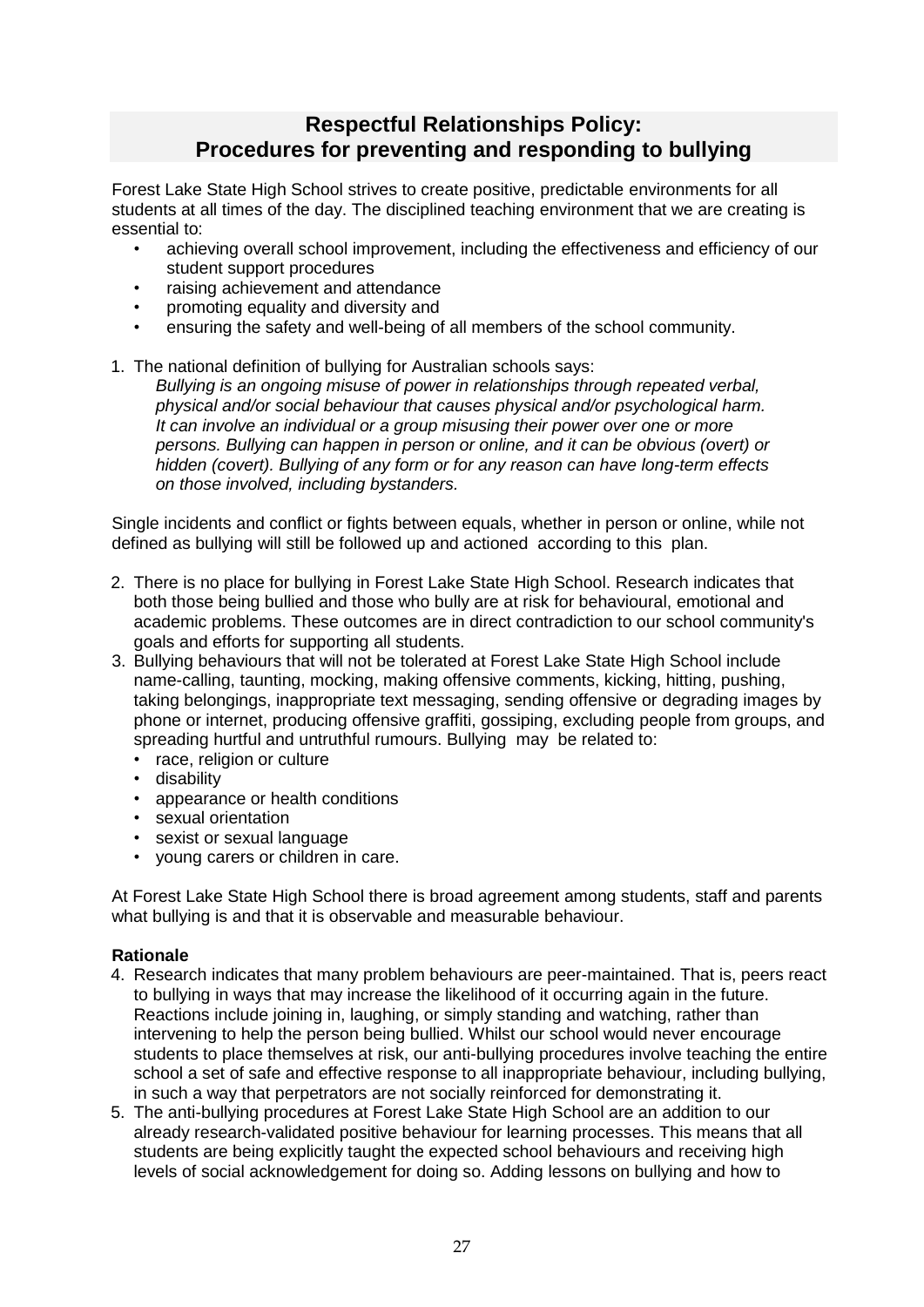prevent and respond to it is a subset of procedures that our students are already accustomed to.

#### **Prevention**

- 6. Attempting to address specific problem behaviours will not be successful if the general level of disruptive behaviour in all areas of our school is not kept to a low level. Therefore, our school wide universal behaviour support practices will be maintained at all times. This will ensure that:
	- Our universal behaviour support processes will always remain the primary strategy for preventing problem behaviour, including preventing the subset of bullying behaviour
	- All students know the five school PRIDE expectations and have been taught the expected behaviours attached to each rule in all areas of the school
	- All students have been or are being taught the specific routines in the non-classroom areas, from exiting the classroom, conducting themselves in accordance with the school expectations in the playground and other areas, to re-entering their classrooms
	- All students are receiving high levels of positive reinforcement for demonstrating expected behaviours, including those associated with following our routines, from all staff in the non-classroom areas of the school
	- A high level of quality active supervision is a permanent staff routine in the non-classroom areas. This means that duty staff members are easily identifiable and are constantly moving, scanning and positively interacting as they move through the designated supervision sectors of the non-classroom areas.
- 7. Cyberbullying often does not occur at school. Students are explicitly taught Cybersafety for example how to safely conduct an internet search, what cyberbullying is and what they should do if they receive unwanted messages including for example:
	- Not to respond to messages but keep them to report to parents and/or teachers immediately
	- Report any instances they see as a bystander of cyberbullying to parents and/or teachers immediately.
- 8. Forest Lake State High School will follow up reports of bullying and refer to the Queensland Police Service as necessary.
	- In 2021 FLSHS provided the opportunity for students to notify the school of incidents using the online STYMIE platform, [https://www.stymie.com.au/.](https://www.stymie.com.au/)
	- Stymie provides online reporting for students. Encrypted, anonymous notifications are delivered within seconds to authorised recipients. The notification provides the option to include screenshots or images that validate the notification.



- Our school staff monitor the notifications and action as necessary.
- 9. The student curriculum modules of the anti-bullying process consist of lessons taught by all teachers in all classrooms to a school wide schedule of instruction. At all times simultaneous instruction is our goal, in order to maintain consistency of skill acquisition across the school.
- 10. An initial introductory lesson is delivered, which teaches the 3-step Stop-Walk-Talk process to be used by all students when experiencing bullying behaviour either as a person being bullied, the person bullying or bystander.
- 11. The introductory lesson is followed by several shorter lessons, each of which focuses on one of the bullying behaviours that the school has identified and defined. These lessons include instruction on how to approach adults and also on what reactions and systemic responses they should expect from adults.
- 12. Forest Lake State High School will support the National Day of Action Against Bullying and Violence on the third Friday of March each year. This is to highlight the importance of bullying issues within our school community and what our school is doing to prevent this.
- 13. Research indicates that a common outcome of anti-bullying programming is an improvement in understanding of bullying but little change in the frequency or nature of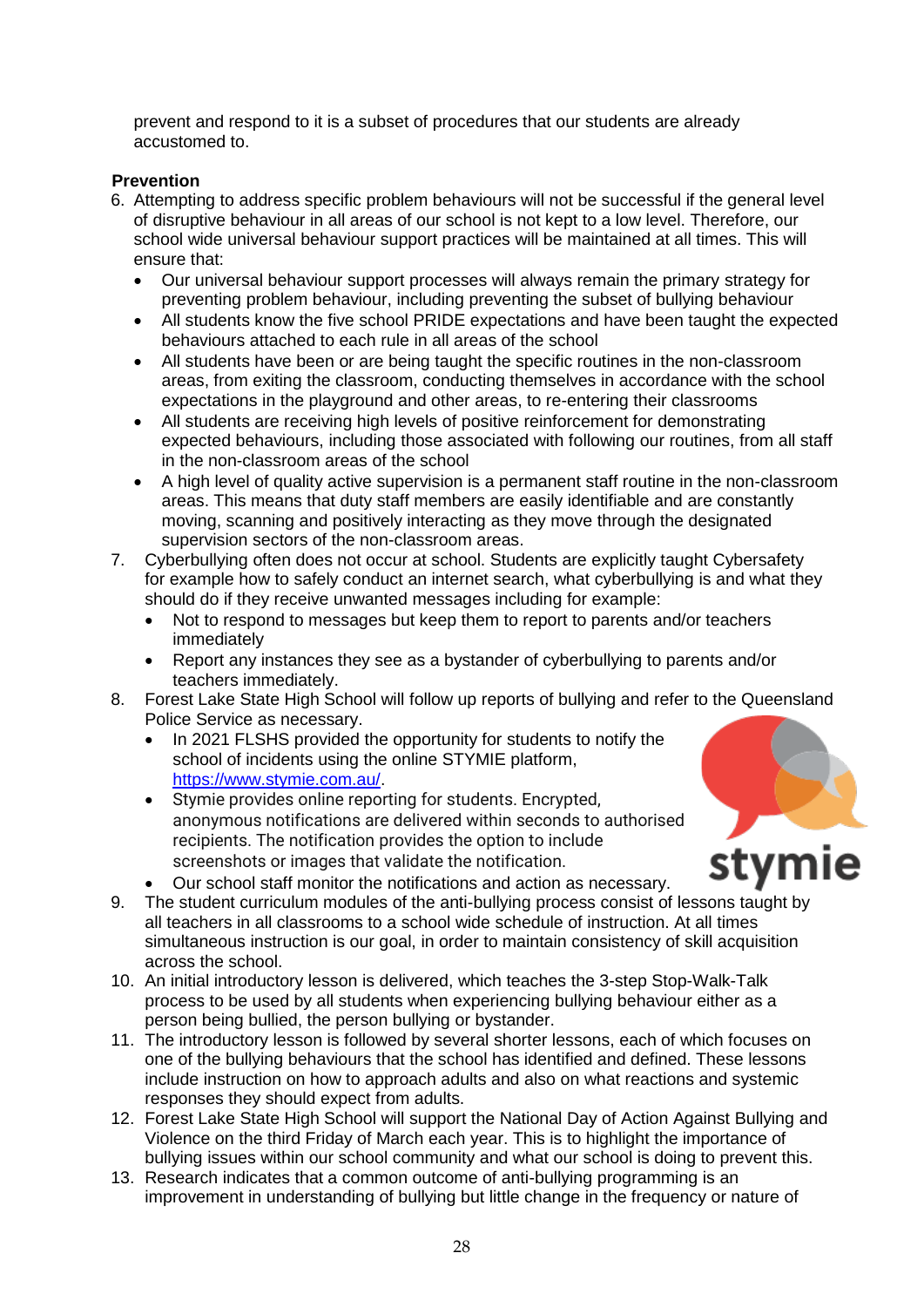actual bullying behaviour. One of the reasons cited for this outcome is the lack of behavioural rehearsal in the programming. The Respectful Relationships Curriculum at Forest Lake State High School takes care to combine knowledge with practice in a process of active learning, so that students understand by 'doing' as much as by 'knowing'.

14. Forest Lake State High School uses behavioural data for decision-making. This data is entered into our database on a daily basis and can be recalled as summary reports at any time. This data informs the delivery of PRIDE instruction to the students.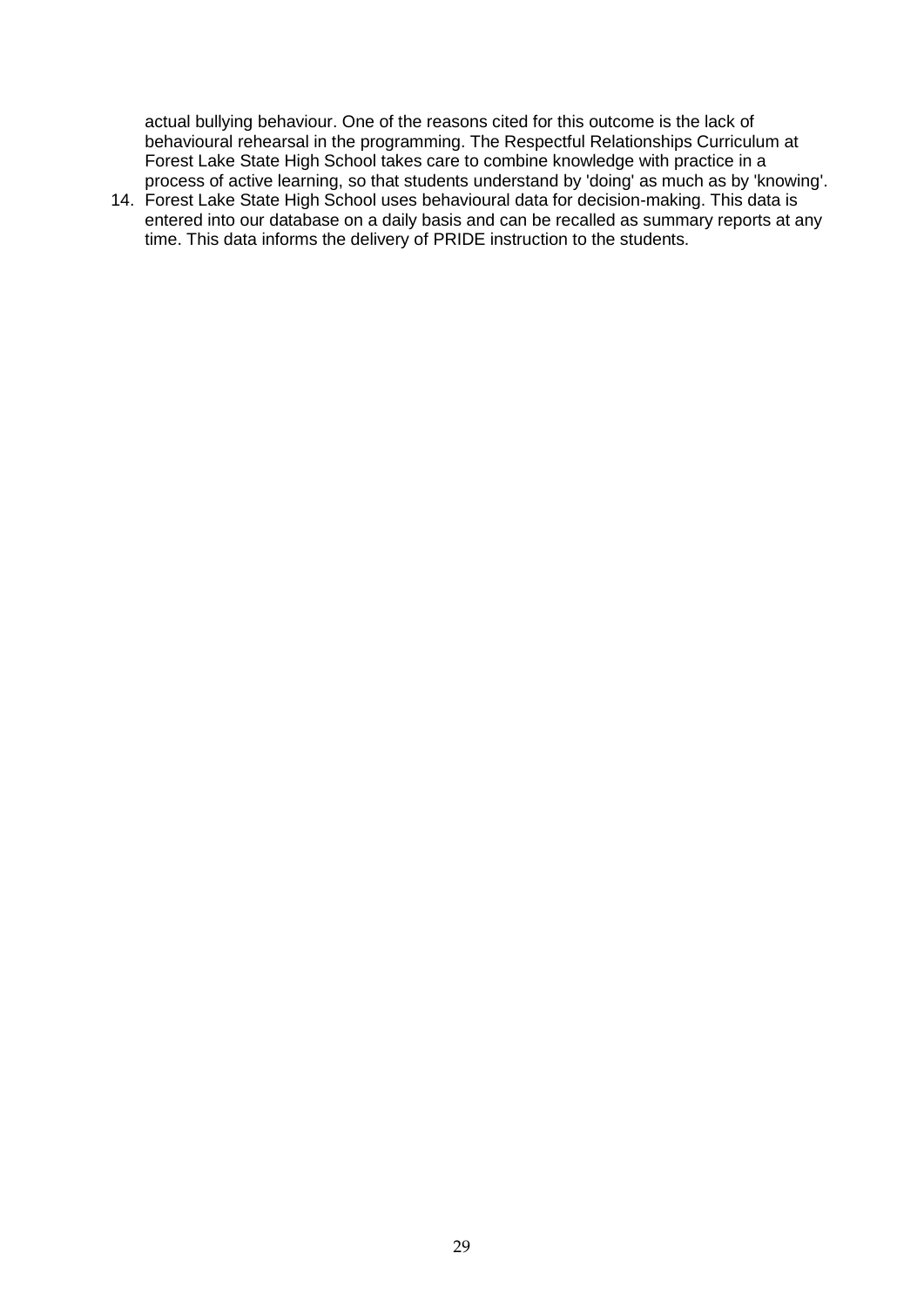## <span id="page-29-0"></span>Restrictive Practices

School staff at Forest Lake State High School need to respond to student behaviour that presents a risk of physical harm to the student themselves or others. It is anticipated that most instances of risky behaviour can be de-escalated and resolved quickly. On some rarer occasions, a student's behaviour may continue to escalate and staff need to engage immediately with positive and proactive strategies aimed at supporting the student to manage their emotional arousal and behaviour.

In some very rare situations, where there is immediate risk of physical harm to the student or other people, and when all other alternative strategies have failed to reduce the risk, it may be necessary for staff to use restrictive practices.

The use of restrictive practices will always be as a last resort, when there is no other available option for reducing immediate risk to the student, staff or other people. Restrictive practices are not used for punishment or as a disciplinary measure.

The department's **Restrictive practices procedure** is written with consideration for the protection of everyone's human rights, health, safety and welfare. There are six fundamental principles:

- 1. Regard to the human rights of those students
- 2. Safeguards students, staff and others from harm
- 3. Ensures transparency and accountability
- 4. Places importance on communication and consultation with parents and carers
- 5. Maximises the opportunity for positive outcomes, and
- 6. Aims to reduce or eliminate the use of restrictive practices.

Very rarely restrictive practices will be planned and staff will employ, when necessary, prearranged strategies and methods (of physical restraint/ mechanical restraint/ clinical holding) which are based upon behaviour risk assessment or clinical health need and are recorded in advance. The use of planned strategies will only be where there is foreseeable immediate risk consistent with the Restrictive Practices procedure.

Seclusion will not be used as a planned response and will only be used in serious circumstances for managing an unforeseeable situation in an emergency. It will be used for the shortest time possible and in a safe area that presents no additional foreseeable risk to the student. In such emergencies, a staff member will observe the student at all times and seclusion will cease as soon as possible.

Following the use of any restrictive practice, a focused review will help staff to understand how they responded to the risk in any incident that involved the use of a restrictive practice. Staff will consider whether there are other options for managing a similar situation in the future. This strategy works well for reducing the use of restrictive practices.

All incidents of restrictive practices will be recorded and reported in line with departmental procedures.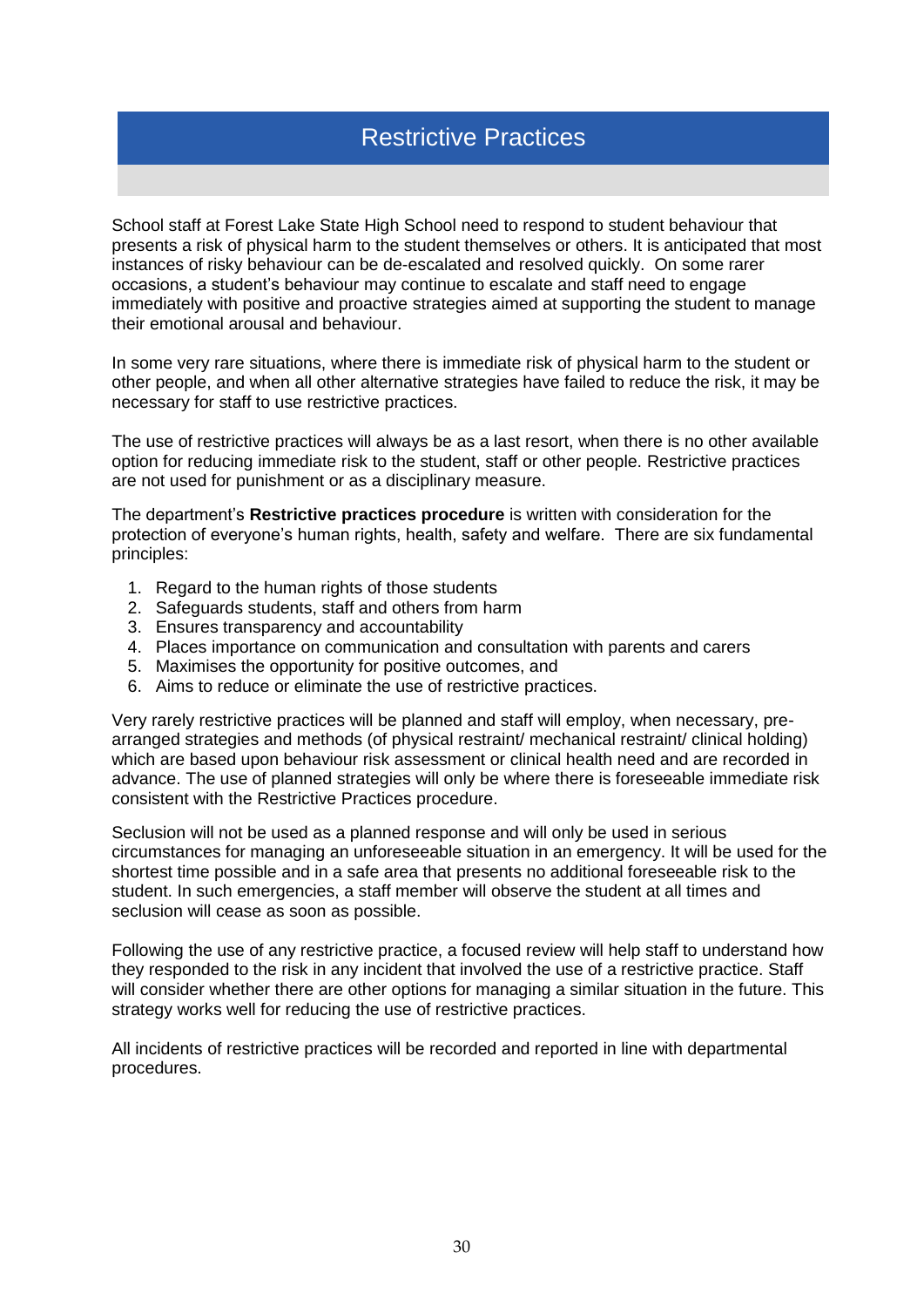## <span id="page-30-0"></span>Critical Incidents

It is important that all school staff have a consistent understanding of how to respond in emergencies involving student behaviour that seriously endangers the student or others. This consistency ensures that appropriate actions are taken to ensure that both students and staff are kept safe.

A critical incident is defined as an occurrence that is sudden, urgent, and usually unexpected, or an occasion requiring immediate action (e.g. in the community, on the road). The aim in these situations is to bring the behaviour of the student under rapid and safe control. It is not a time to try and to punish or discipline the student; it is a crisis management period only.

Staff should follow the documented plan for any student involved in regular critical incidents, which should be saved and available for staff to review in OneSchool.

For unexpected critical incidents, staff should use basic defusing techniques:

- 1. Avoid escalating the problem behaviour: Avoid shouting, cornering the student, moving into the student's space, touching or grabbing the student, sudden responses, sarcasm, becoming defensive, communicating anger and frustration through body language.
- 2. Maintain calmness, respect and detachment: Model the behaviour you want students to adopt, stay calm and controlled, use a serious measured tone, choose your language carefully, avoid humiliating the student, be matter of fact and avoid responding emotionally.
- 3. Approach the student in a non-threatening manner: Move slowly and deliberately toward the problem situation, speak privately to the student/s where possible, speak calmly and respectfully, minimise body language, keep a reasonable distance, establish eye level position, be brief, stay with the agenda, acknowledge cooperation, withdraw if the situation escalates.
- 4. Follow through: If the student starts displaying the appropriate behaviour briefly acknowledge their choice and re-direct other students' attention towards their usual work/activity. If the student continues with the problem behaviour, then remind them of the expected school behaviour and identify consequences of continued unacceptable behaviour.
- **5.** Debrief: At an appropriate time when there is low risk of re-escalation, help the student to identify the sequence of events that led to the unacceptable behaviour, pinpoint decision moments during the sequence of events, evaluate decisions made, and identify acceptable decision options for future situations.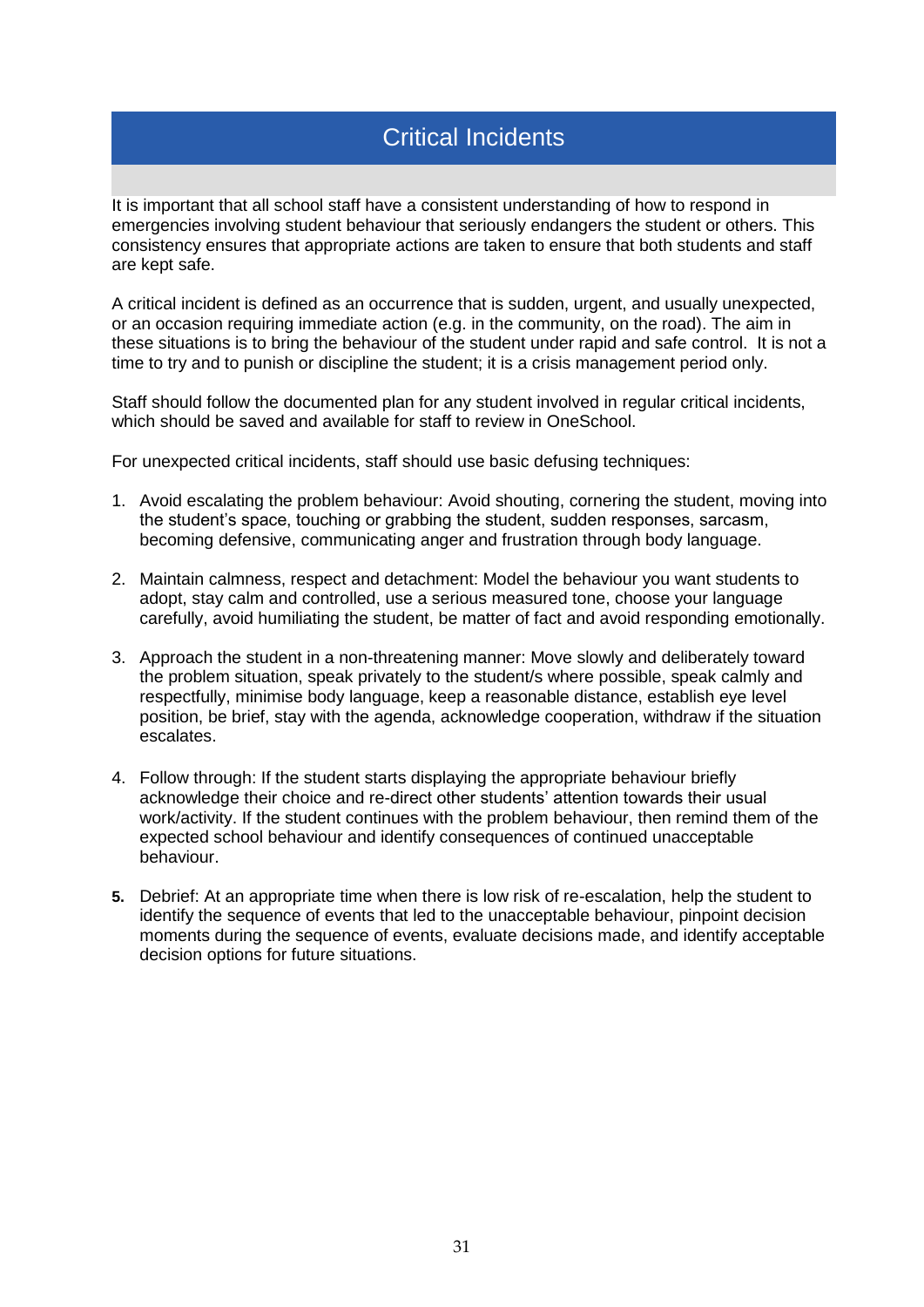## Legislative Delegations

#### **Legislation**

<span id="page-31-0"></span>In this section of the Forest Lake State High School Student Code of Conduct are links to legislation which influences form and content of Queensland state school discipline procedures.

- [Anti-Discrimination Act 1991 \(Qld\)](http://www8.austlii.edu.au/cgi-bin/viewdb/au/legis/qld/consol_act/aa1991204/)
- [Child Protection Act 1999 \(Qld\)](https://www.legislation.qld.gov.au/view/html/inforce/current/act-1999-010)
- [Commonwealth Disability Discrimination Act 1992](https://www.legislation.gov.au/Details/C2016C00763)
- [Commonwealth Disability Standards for Education 2005](https://docs.education.gov.au/node/16354)
- [Criminal Code Act 1899 \(Qld\)](https://www.legislation.qld.gov.au/view/html/inforce/2018-03-16/act-1899-009)
- [Education \(General Provisions\) Act 2006](https://www.legislation.qld.gov.au/view/html/inforce/2018-05-01/act-2006-039)
- [Education \(General Provisions\) Regulation](http://classic.austlii.edu.au/au/legis/qld/consol_reg/epr2017396/) 2017
- [Human Rights Act 2019 \(Qld\)](https://www.legislation.qld.gov.au/view/html/asmade/act-2019-005)
- [Information Privacy Act 2009 \(Qld\)](https://www.legislation.qld.gov.au/view/html/inforce/current/act-2009-014)
- [Judicial Review Act 1991 \(Qld\)](https://www.legislation.qld.gov.au/view/html/inforce/current/act-1991-100)
- [Right to Information Act 2009 \(Qld\)](https://www.legislation.qld.gov.au/view/html/inforce/current/act-2009-013)
- [Police Powers and Responsibilities Act 2000 \(Qld\)](http://www8.austlii.edu.au/cgi-bin/viewdb/au/legis/qld/consol_act/ppara2000365/)
- [Workplace Health and Safety Act 2011 \(Qld\)](https://www.legislation.qld.gov.au/view/html/inforce/2018-07-01/act-2011-018)
- [Workplace Health and Safety Regulation](https://www.legislation.gov.au/Details/F2011L02664) 2011 (Cwth)

## <span id="page-31-1"></span>Related Procedures and Guidelines

These are related procedures or guidelines which school staff use to inform decisions and actions around matters associated with students wellbeing, behaviour and learning.

| <b>Department of Education and Training</b>                                                                                                                                                                                                                                                                                                                                                                                                                                                                                                                                                                                 |
|-----------------------------------------------------------------------------------------------------------------------------------------------------------------------------------------------------------------------------------------------------------------------------------------------------------------------------------------------------------------------------------------------------------------------------------------------------------------------------------------------------------------------------------------------------------------------------------------------------------------------------|
| Cancellation of enrolment<br>Complex case management<br>Customer complaints management policy and procedure<br>Disclosing personal information to law enforcement agencies<br>Enrolment in state primary, secondary and special schools<br>Hostile people on school premises, wilful disturbance and trespass<br>Inclusive education<br>Police and Child Safety Officer interviews and searches with students<br>Restrictive practices<br>Refusal to enrol - Risk to safety or wellbeing<br>Student protection<br>Supporting students' mental health and wellbeing<br>Temporary removal of student property by school staff |
| <b>Forest Lake State High School</b>                                                                                                                                                                                                                                                                                                                                                                                                                                                                                                                                                                                        |
| Student discipline<br>Student dress code<br>Use of ICT systems<br>Using mobile devices                                                                                                                                                                                                                                                                                                                                                                                                                                                                                                                                      |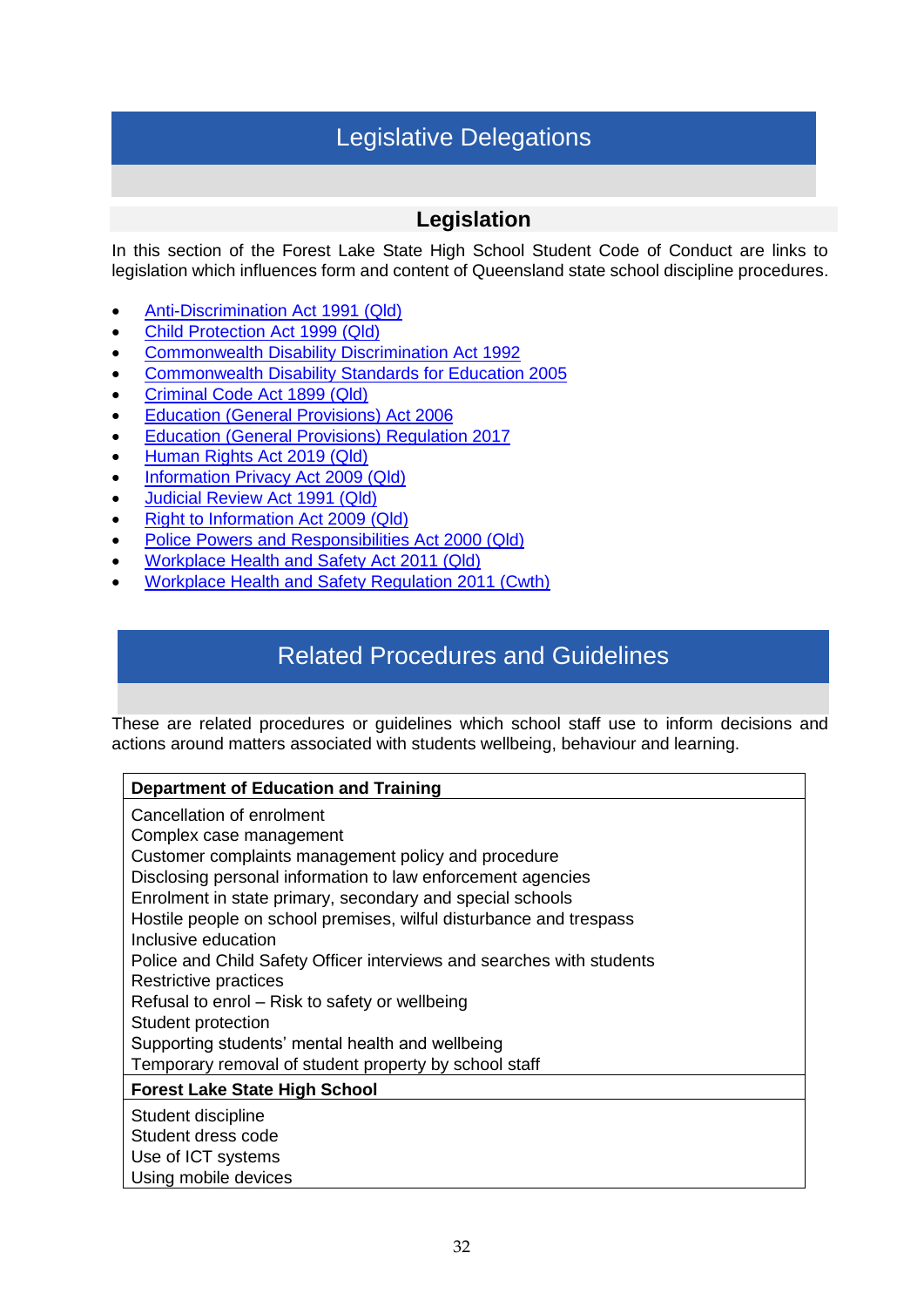## <span id="page-32-0"></span>Resources

These are resources which students and parents can use to inform actions, learning and support around matters associated with students wellbeing, behaviour and learning.

| Office of the eSafety Commissioner | Advice for staying safe online and reporting<br>issues |
|------------------------------------|--------------------------------------------------------|
| <b>Kids Helpline</b>               | Support for students that is confidential              |
| <b>eheadspace</b>                  | Study, career and mental health advice and<br>support  |
| <b>Bullying. No Way!</b>           | Awareness and resources for student<br>empowerment     |
| <b>Student Wellbeing Hub</b>       | Resources for students and parents                     |
| <b>Parentline</b>                  | Support for parents                                    |
| <b>Raising Children Network</b>    | An Australian parenting network                        |

## **Conclusion**

<span id="page-32-1"></span>Forest Lake State High School staff are committed to ensuring every student is supported to feel safe, welcome and valued in our school. There may, however, be occasions where parents need to raise a concern or make a complaint about an issue you feel is adversely affecting their child's education.

All Queensland state schools are committed to ensuring that all complaints - whether they relate to a school staff member or a school's operations - are dealt with in a fair and equitable manner. As a parent or carer, you can express dissatisfaction with the service or action of the Department of Education or its staff, including decisions made or actions taken in a school and/or by the local regional office.

As a complainant, it is your responsibility to:

- give us a clear idea of the issue or concern and your desired solution
- provide all the relevant information when making the complaint
- understand that addressing a complaint can take time
- cooperate respectfully and understand that unreasonable, abusive, or disrespectful conduct will not be tolerated
- let us know if something changes, including if help is no longer needed.

**The Department of Education may not proceed with your complaint if your conduct is unreasonable.**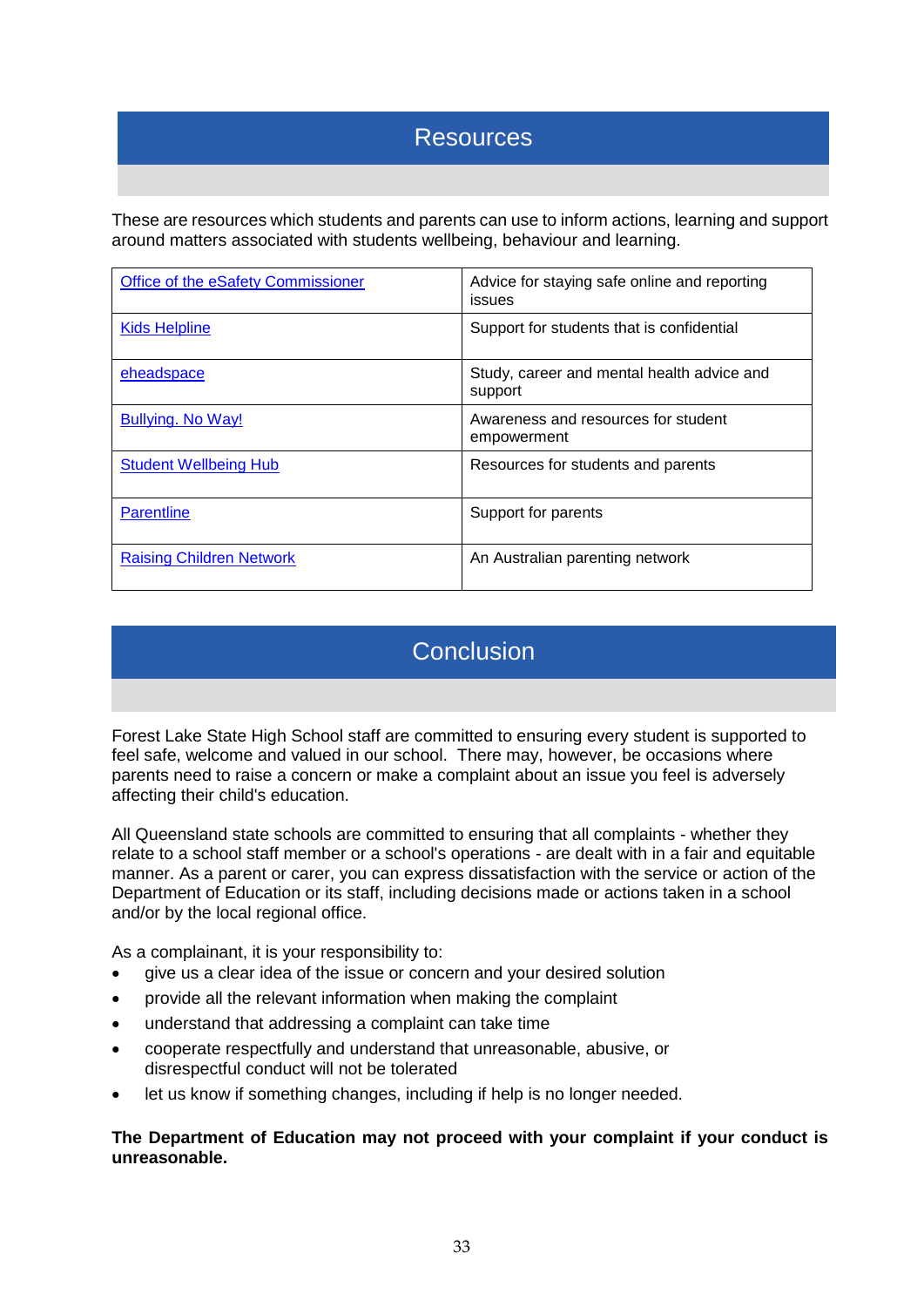In most instances, staff members are told of complaints made about them and offered the right of reply. A complainant also has the right to have a support person throughout the process.

The following three-step approach assists parents and school staff in reaching an outcome that is in the best interests of the student:

1. **Early resolution**: discuss your complaint with the school

The best place to raise any concerns is at the point where the problem or issue arose. You can make an appointment at the school to discuss your complaint with your child's teacher or the principal. You are also welcome to lodge your complaint in writing or over the phone. You can also make a complaint through [QGov.](https://www.complaints.services.qld.gov.au/)

Complaints may be lodged by telephone, writing or in electronic format. Email addresses can be accessed through the [schools directory.](https://schoolsdirectory.eq.edu.au/)

2. **Internal review:** [contact the local Regional](https://education.qld.gov.au/contact-us/state-schools-regional-contacts) Office

If, after taking the early resolution step, you are dissatisfied with the outcome of your complaint or how the complaint was handled, you can ask the local [regional](https://education.qld.gov.au/contact-us/state-schools-regional-contacts) [office](https://education.qld.gov.au/contact-us/state-schools-regional-contacts) to conduct a review. You need to submit a [Request for internal review form](http://ppr.det.qld.gov.au/corp/governance/Procedure%20Attachments/Customer%20complaints%20management/Request%20for%20internal%20review%20form.docx) within 28 days of receiving the complaint outcome.

**3. External review**: contact a review authority if you are dissatisfied after the internal review, you may wish to contact a review authority, such as the Queensland Ombudsman, and request an independent, external review. More information about external review options is available at [www.ombudsman.qld.gov.au.](http://www.ombudsman.qld.gov.au/)

Some matters need to be handled in a different way to school matters and will be referred to other areas in the department. These include:

- issues about harm, or risk of harm, to a student attending a state school, which must be managed in accordance with the [Student protection procedure.](http://ppr.det.qld.gov.au/education/community/Procedure%20Attachments/Student%20Protection/student-protection.pdf)
- complaints about corrupt conduct, public interest disclosures; or certain decisions made under legislation, which will be dealt with as outlined in the **Excluded** [complaints factsheet.](http://ppr.det.qld.gov.au/pif/policies/Documents/Excluded-complaints-factsheet.pdf)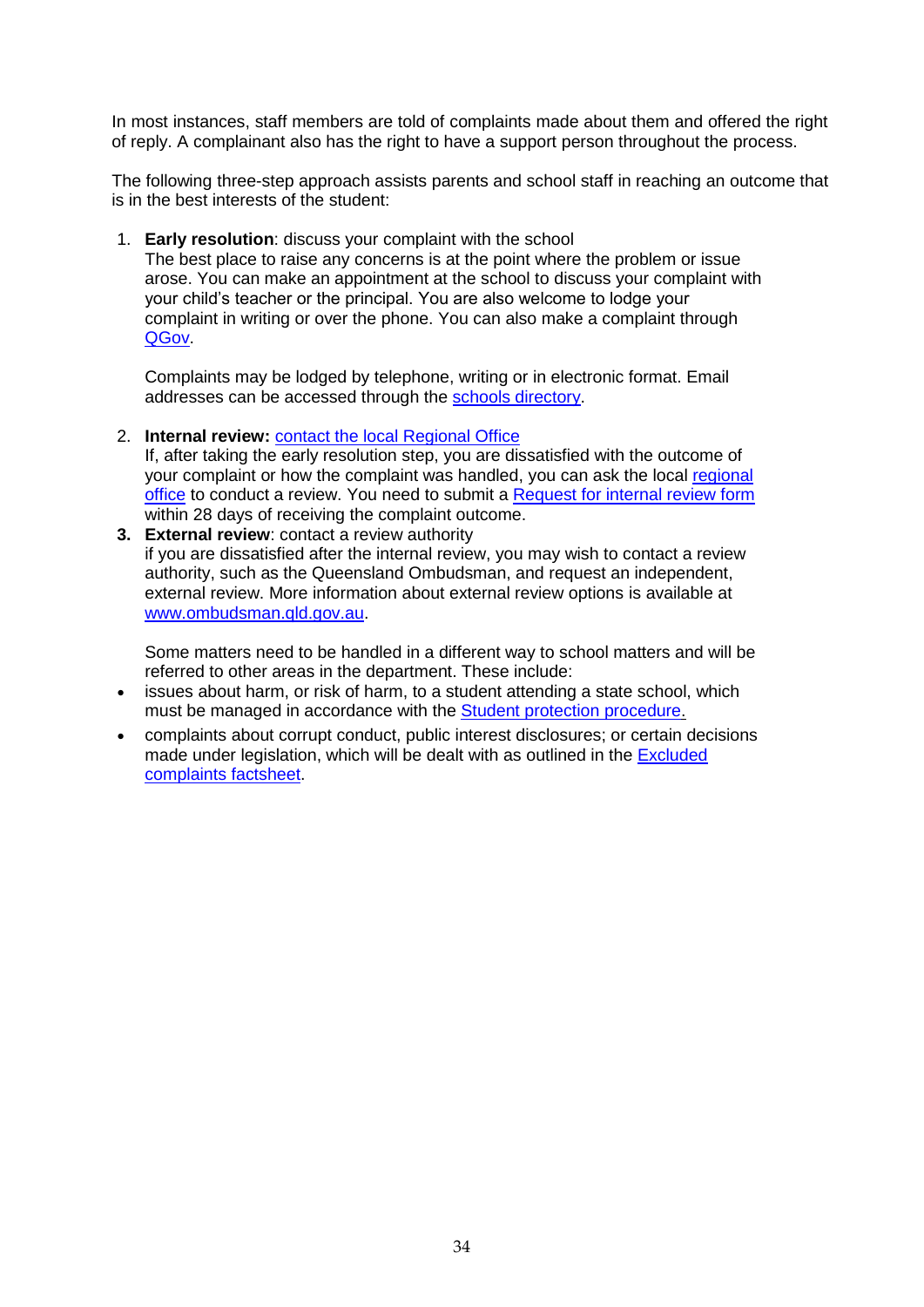<span id="page-34-0"></span>

## **Appendix 1: Incident Form**

#### **Forest Lake State High School**

#### **Student Incident Report**

Student name: \_\_\_\_\_\_\_\_\_\_\_\_\_\_\_\_\_\_\_\_\_\_\_\_\_\_\_\_\_\_\_\_Class/Year level: \_\_\_\_\_\_\_\_\_\_\_\_\_Date of Incident: \_\_\_\_\_\_\_\_\_\_

| Student to Complete (to be completed without staff input if possible) | <b>Interviewer Notes</b> |
|-----------------------------------------------------------------------|--------------------------|
| Time of incident?                                                     |                          |
| Where did the incident happen?                                        |                          |
| What happened? (give specific details/points of the whole incident)   |                          |
|                                                                       |                          |
|                                                                       |                          |
|                                                                       |                          |
|                                                                       |                          |
|                                                                       |                          |
|                                                                       |                          |
|                                                                       |                          |
|                                                                       |                          |
|                                                                       |                          |
|                                                                       |                          |
|                                                                       |                          |
|                                                                       |                          |
|                                                                       |                          |
|                                                                       |                          |
|                                                                       |                          |
| Witnesses? (Students and Teachers)                                    |                          |
|                                                                       |                          |
| <b>Student signature:</b><br>Date:                                    | Interviewer signature:   |
|                                                                       |                          |
| Parent/caregiver signature:<br>(if parent is present)                 | Date:                    |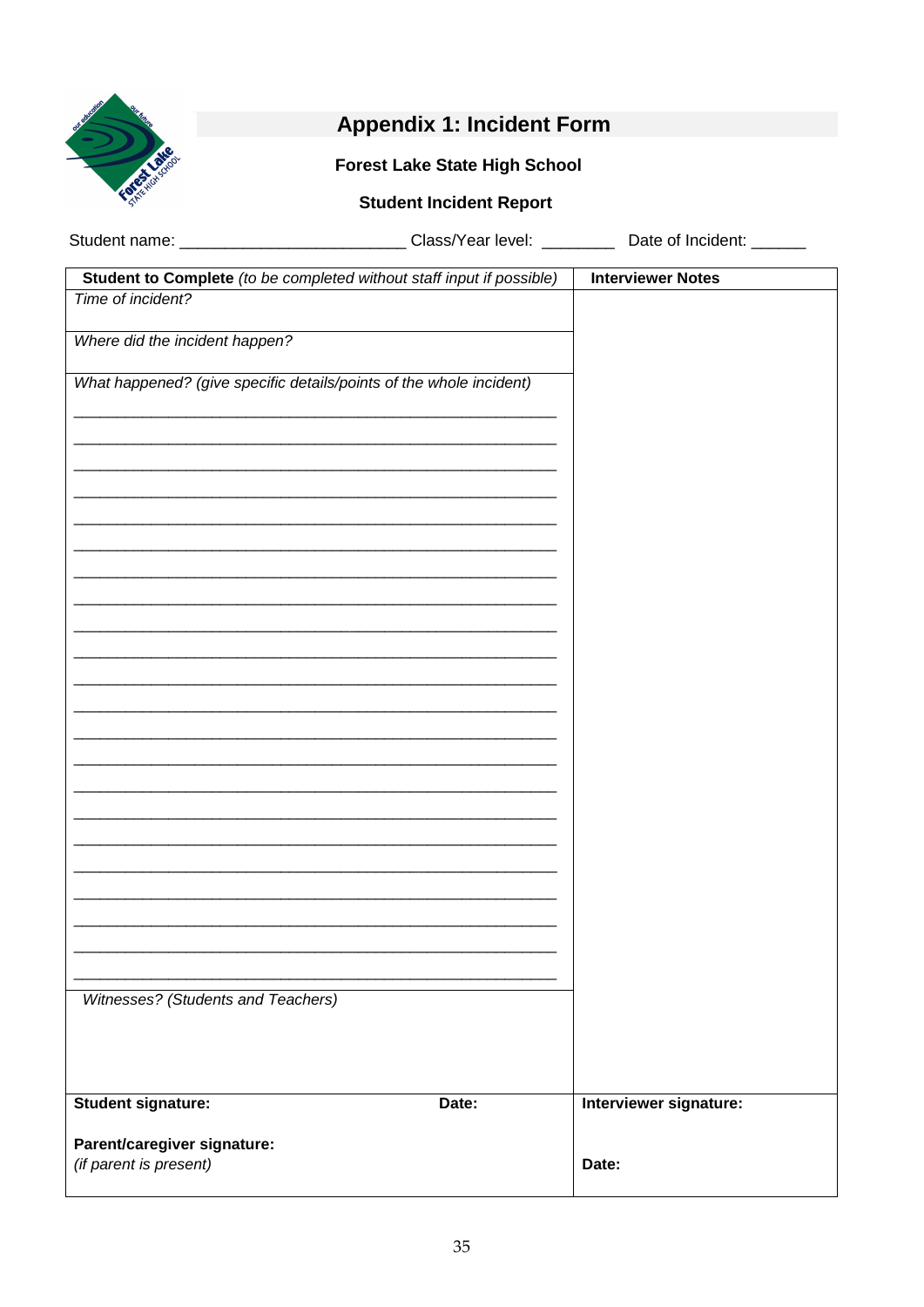## <span id="page-35-0"></span>**Appendix 2: Reflection and Re-entry Form**

#### **REFLECTION SHEET**

#### **Forest Lake State High School** High Street, Forest Lake

PO Box 4063, Forest Lake Qld 4078 **Phone**: (07) 37142333 **Email**: [office@forestlakeshs.eq.edu.au](mailto:office@forestlakeshs.eq.edu.au)



This **Reflection Sheet** MUST be completed prior to your re-entry interview. It will be the basis of discussion at the re-entry meeting. It is recommended that your parents/caregivers assist in reflecting upon the behaviours that resulted in the suspension and discuss ways that you, your parents and the school can work together to ensure similar behaviours are not repeated.

**Student: ……………………………….…. Roll Class: .……… Date: ………………**

*1. What PRIDE expectation did you not follow that resulted in your suspension? Please tick box.*

|    | Prepared $\square$ | Respectful $\square$                                                         | Inclusive $\square$ | Dedicated $\square$ | Engaged $\square$ |
|----|--------------------|------------------------------------------------------------------------------|---------------------|---------------------|-------------------|
| 2. |                    | What did you do and what were you thinking at the time of the incident?      |                     |                     |                   |
|    |                    |                                                                              |                     |                     |                   |
|    |                    |                                                                              |                     |                     |                   |
| 3. |                    | How did your behaviour affect the people around you?                         |                     |                     |                   |
|    |                    |                                                                              |                     |                     |                   |
|    |                    |                                                                              |                     |                     |                   |
| 4. |                    | What could you have done differently?                                        |                     |                     |                   |
|    |                    |                                                                              |                     |                     |                   |
|    |                    |                                                                              |                     |                     |                   |
| 5. |                    | What will you do to make a better choice in the future? (Thinking and Doing) |                     |                     |                   |
|    |                    |                                                                              |                     |                     |                   |
|    |                    |                                                                              |                     |                     |                   |
| 6. |                    | Who can help you achieve success at school?                                  |                     |                     |                   |
|    |                    |                                                                              |                     |                     |                   |
|    |                    |                                                                              |                     |                     |                   |